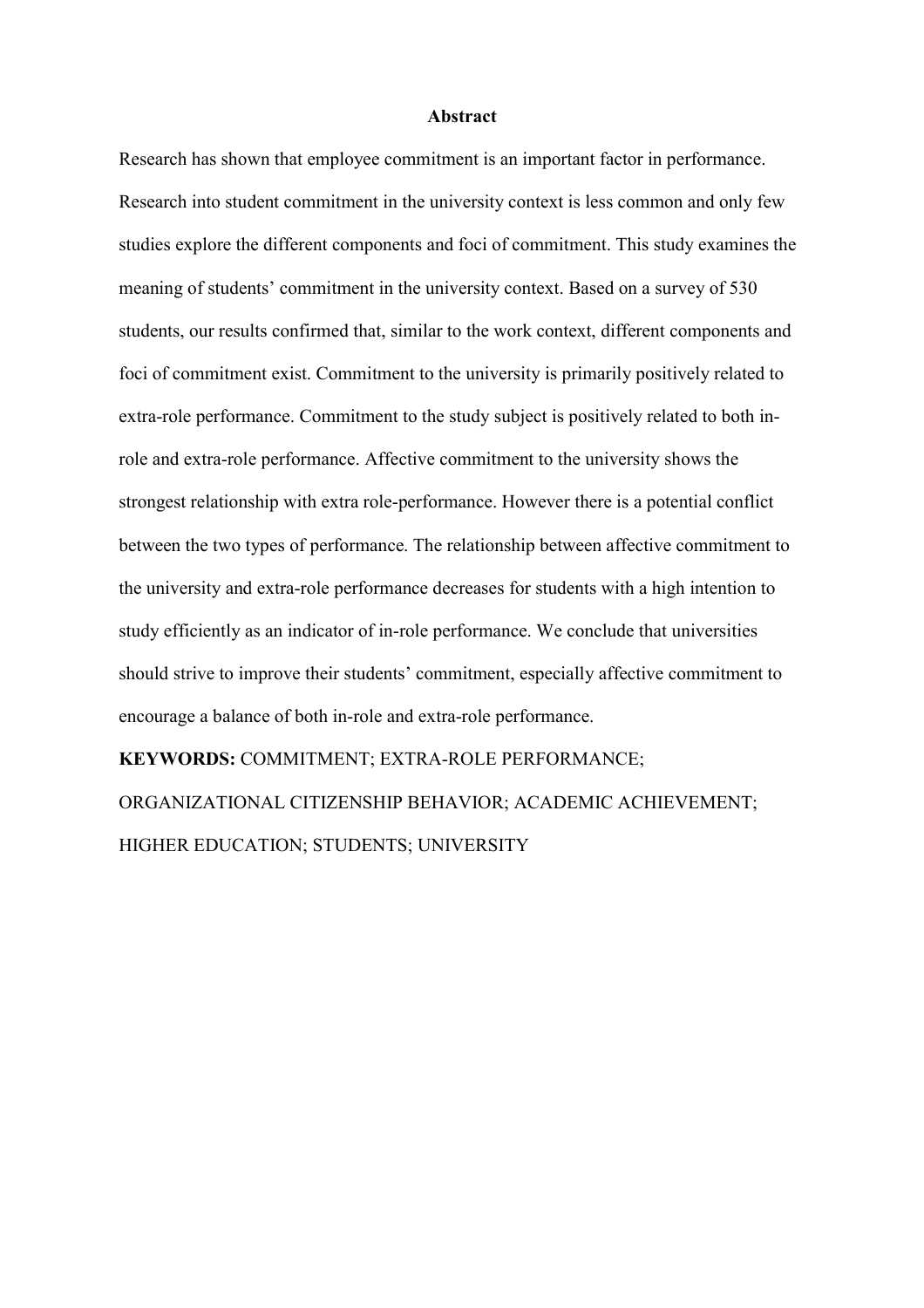University students' commitment and in- and extra-role performance

# **Introduction**

A lot of organizational research demonstrates potential benefits of highly committed employees including increased performance and citizenship behaviors as well as decreased turnover and reduced absenteeism (Meyer & Herscovitch, 2001). Similarly, research indicates that commitment is a meaningful variable within the context of higher education, for example with respect to the retention of students (Strauss & Volkwein, 2002, 2004) and intentions to graduate (Sanchez, Bauer & Paronto, 2006). Therefore exploring the concept of commitment within the higher education context has potential benefits to multiple stakeholders. For higher education institutions, student drop-out rates can negatively affect reputation and thus recruitment and funding, and under-performing students are more likely to leave an institution before completing their degree than high performers (e.g., Kirby & Sharpe, 2001; Le, Casillas, Robbins, & Langley, 2005; Ryland, Riordan, & Brack, 1994). Students who leave without completing of their degrees contribute to a loss resources, which for most universities in the current economic times are becoming increasingly scarce and valuable.

Research into organizational in-role and extra-role performance has found that organizational and occupational commitment are related to performance (Meyer, Stanley, Herscovitch, & Topolnytsky, 2002; Meyer, Allen, & Smith, 1993). Yet much less is known about student commitment to their university or their study subject and to what degree it relates to in-role and extra-role performance. If commitment is also meaningful in the university context, it is possible that the positive steps taken by organizations to foster employee commitment may be transferable into the university setting. We concur with McNally and Irving (2010) who suggest student commitment is worthy of research.

We base our theoretical framework on organizational commitment. The underlying rationale is that students' commitment (to the university and/or to the study subject), similar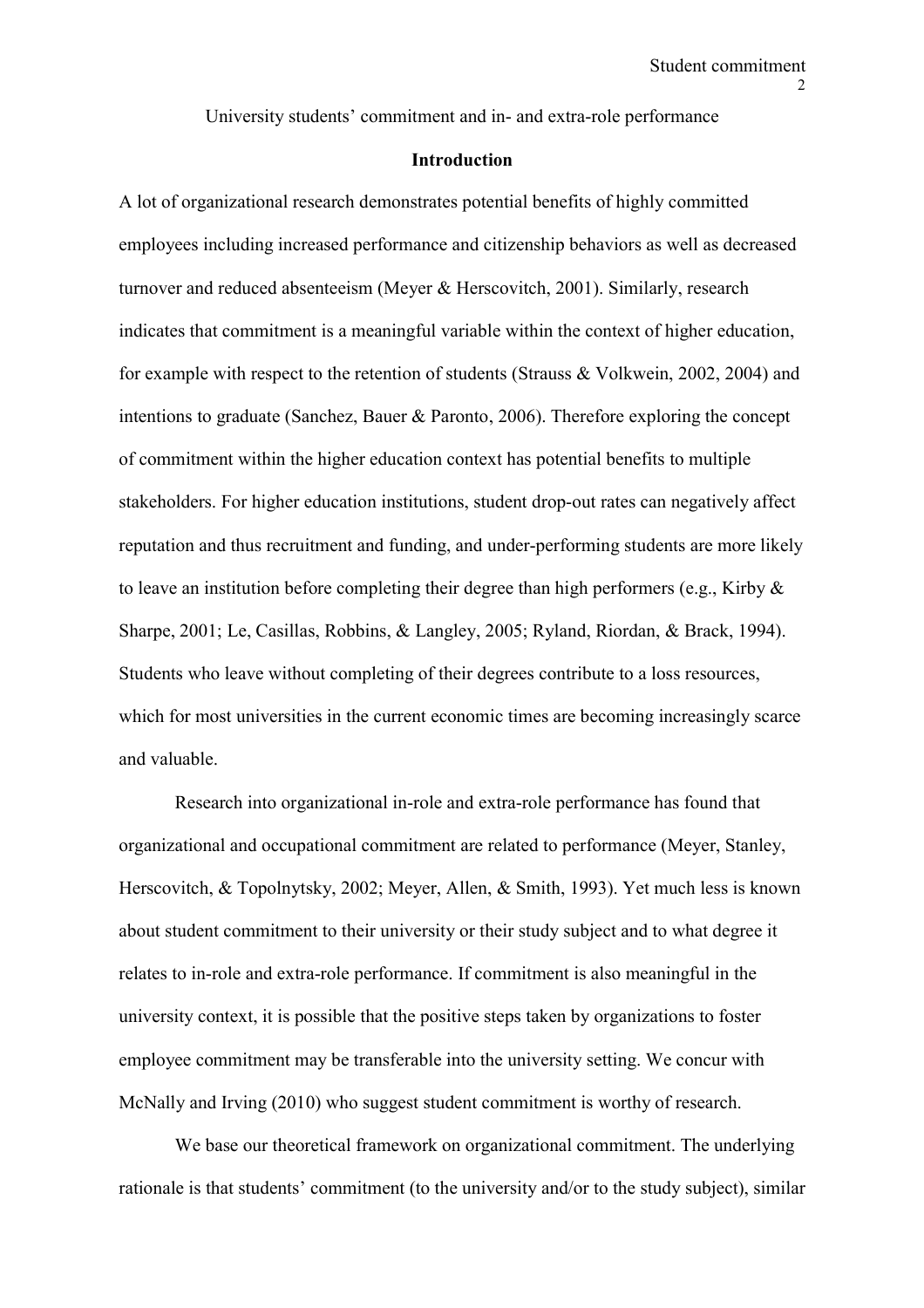to employee commitment (to the organization and /or the occupation, respectively), is an attitudinal variable that influences behavior such as in-role and extra-role performance. However, the contexts are not the same and the student-university relationship differs from that of the employee and the organization. In the organizational setting, the role of commitment in either in-role or extra-role performance at the expense of each other may cause tensions. However, both outcomes can be seen to be beneficial to both employee and employer. In the university setting, this mutuality of benefit is less clear. Students may focus solely on in-role behaviors, with little or no attention on extra-role performance, assuming (possibly correctly) that this will lead to better grades and shorter study duration. However, a focus on extra-role performance may produce other, equally valuable, outcomes which are less obvious to students, such as employability skills. We propose that a focus on both in-role and extra-role performance is important to higher education institutions, employers, governments, and society in general as well as students, and that commitment is an important factor in encouraging both types of performance. However, universities need to make informed choices about where to target their limited resources and knowing about the impact of different components and foci of commitment may be beneficial in this decision making process.

The aim of this study is to investigate the role of different components (affective, continuance, and normative) and different foci of commitment (to the university and the study subject) in in-role and extra-role performance in the education context. Our study goes beyond previous research on student commitment in several ways: First, to our knowledge, only two studies have investigated different components of commitment in the context of higher education (McNally & Irving, 2010; Wessel; Ryan, & Oswald, 2008). Despite the wealth of research in the organizational context, the McNally and Irving study is the only one that has looked at extra-role performance in an educational environment, in this case, citizenship behavior. Secondly, we have found no prior research within the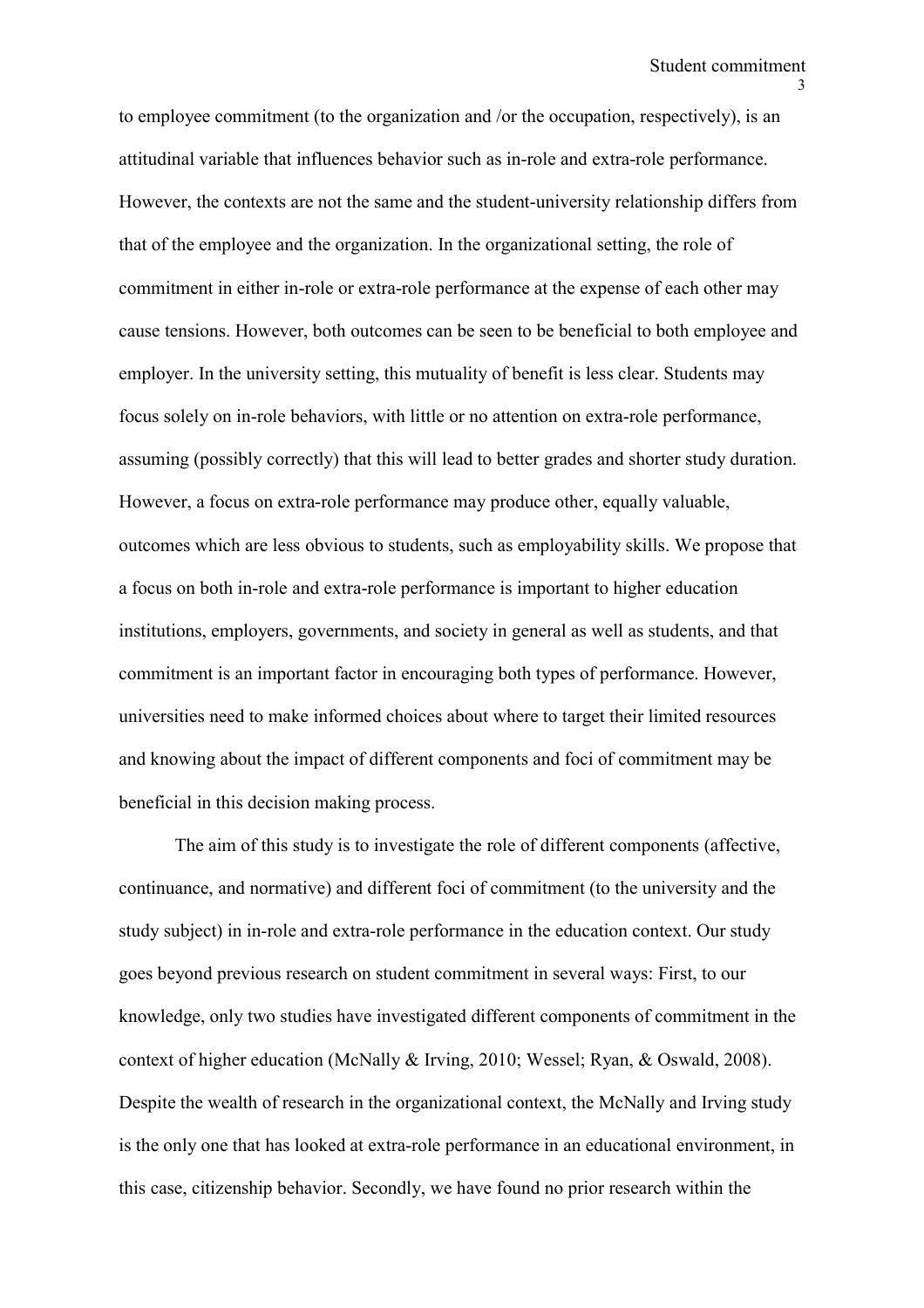education context into the relationship between different foci of commitment and performance. Finally, we highlight the issue of a potential conflict between in-role and extra-role performance, which although it exists for employees in organizations, may raise different challenges for university students. In the following, we will outline in more detail the theoretical background of our study.

## **Commitment in organizations**

Organizational commitment can be seen as the "psychological bond" between an individual and an organization. It has been defined as: "the decision to participate" Koster (2011, p. 2838) and "a force that gives direction to behavior" (Meyer & Herscovitch, 2001, p. 301). In the work context, people can be committed to different entities, including their organization, occupation, team, or career (Meyer & Herscovitch, 2001).

There is a wealth of literature that demonstrates the potential benefits of employee commitment. Organizational commitment appears to be an important predictor of performance outcomes (Lee, Carsfeld, & Allen, 2000; Meyer et al., 2002). Saving resources, helping others, and supporting change is more likely to occur when employees are committed to their organization (Meyer et al., 2002). Organizational commitment is negatively linked to turnover and turnover intentions (e.g., Meyer et al., 2002; Organ, Podsakoff, & MacKenzie, 2005).

An increasing number of scholars use Meyer and Allen's (1991) three-component model of commitment to better understand the relationship between an individual and an organization. The three components represent different mind-sets or reasons why people are committed to certain targets. Specifically, people can be committed because they feel emotionally attached to the commitment target (affective commitment), because they feel a moral obligation towards the commitment target (normative commitment) and/or because they perceive a lack of alternatives (continuance commitment).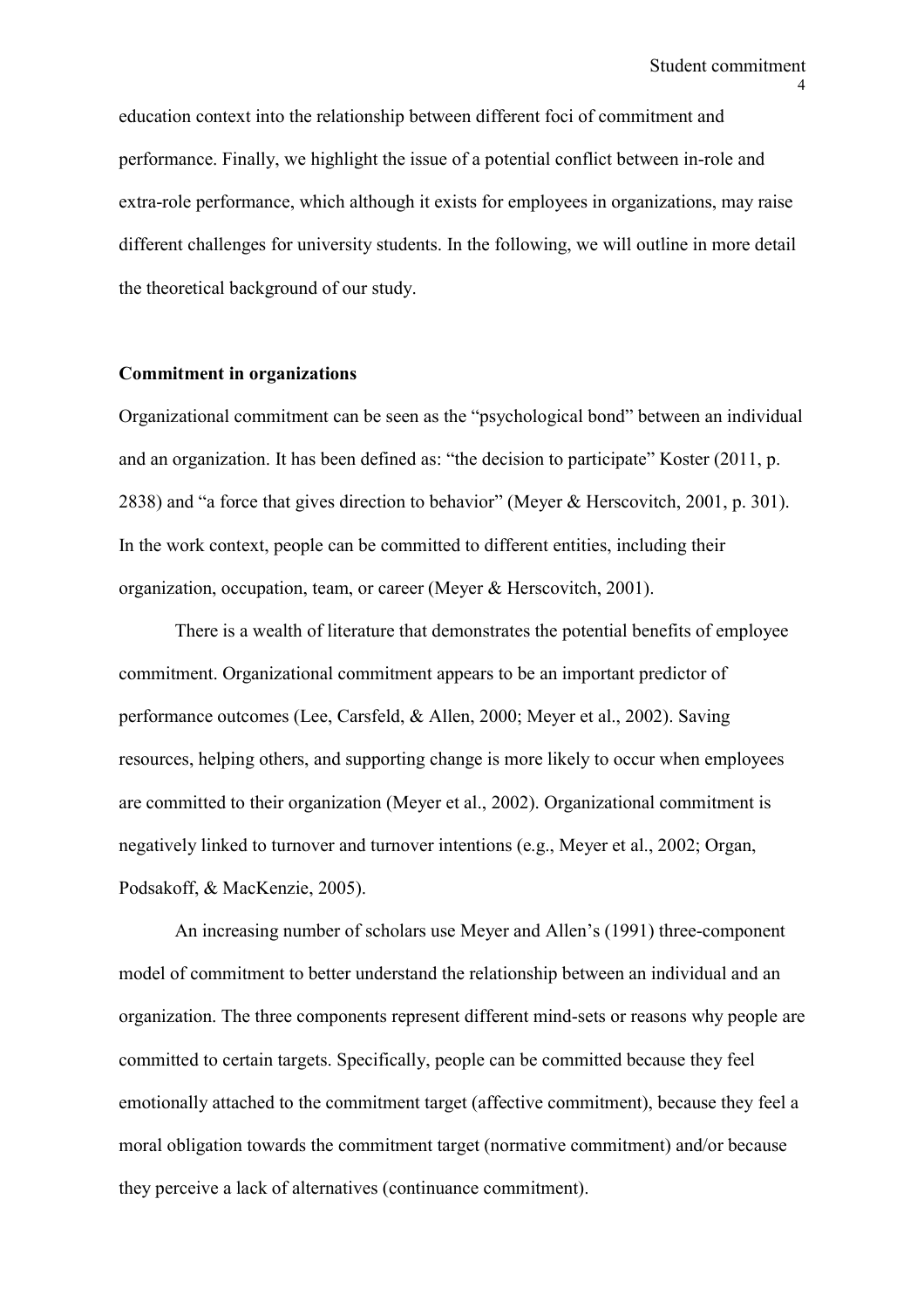Research in organizations has also shown that employees often develop commitment to targets that are more proximate than the organization, such as commitment to the occupation, the workgroup, or the department. Commitment to targets or foci other than the organization was found to explain unique variance in outcome criteria, above and beyond organizational commitment (Meyer et al., 1993; Felfe, Schmook, Schyns, & Six, 2008).

# **In-role and extra-role performance within organizations**

In the work context, in-role performance, or task performance, comprises activities defined by a job description (Bergeron, 2007) and is often explicitly linked to individual reward. In contrast, extra-role performance involves: "behaviors that support the organization but that are not normally found in an individual's job description" (Bergeron, 2007, p. 1078). Extrarole performance is more generic and is often similar across jobs. It is carried out for the greater good, with softer outcome measures and no explicit individual benefit. In the literature, this type of behavior is often labeled organizational citizenship behavior (Bergeron, 2007). According to Organ (1988), organizational citizenship behavior "represents individual behavior that is discretionary, not directly or explicitly recognized by the formal reward system, and that in the aggregate promotes the effective functioning of the organization" (p. 4). It comprises different dimensions of extra-role behavior that are favorable to the organization, such as, altruism, conscientiousness, courtesy, sportsmanship, and civic virtue.

Both types of behavior, in-role and extra-role behavior, are necessary for optimal organization effectiveness and success. However, there is a risk of conflict between the two. According to Bergeron (2007, p. 1090), "If individuals spend time on behaviors that benefit the organization, it may be at the expense of their task performance", which can impact on individual reward and career prospects. However, in the work context this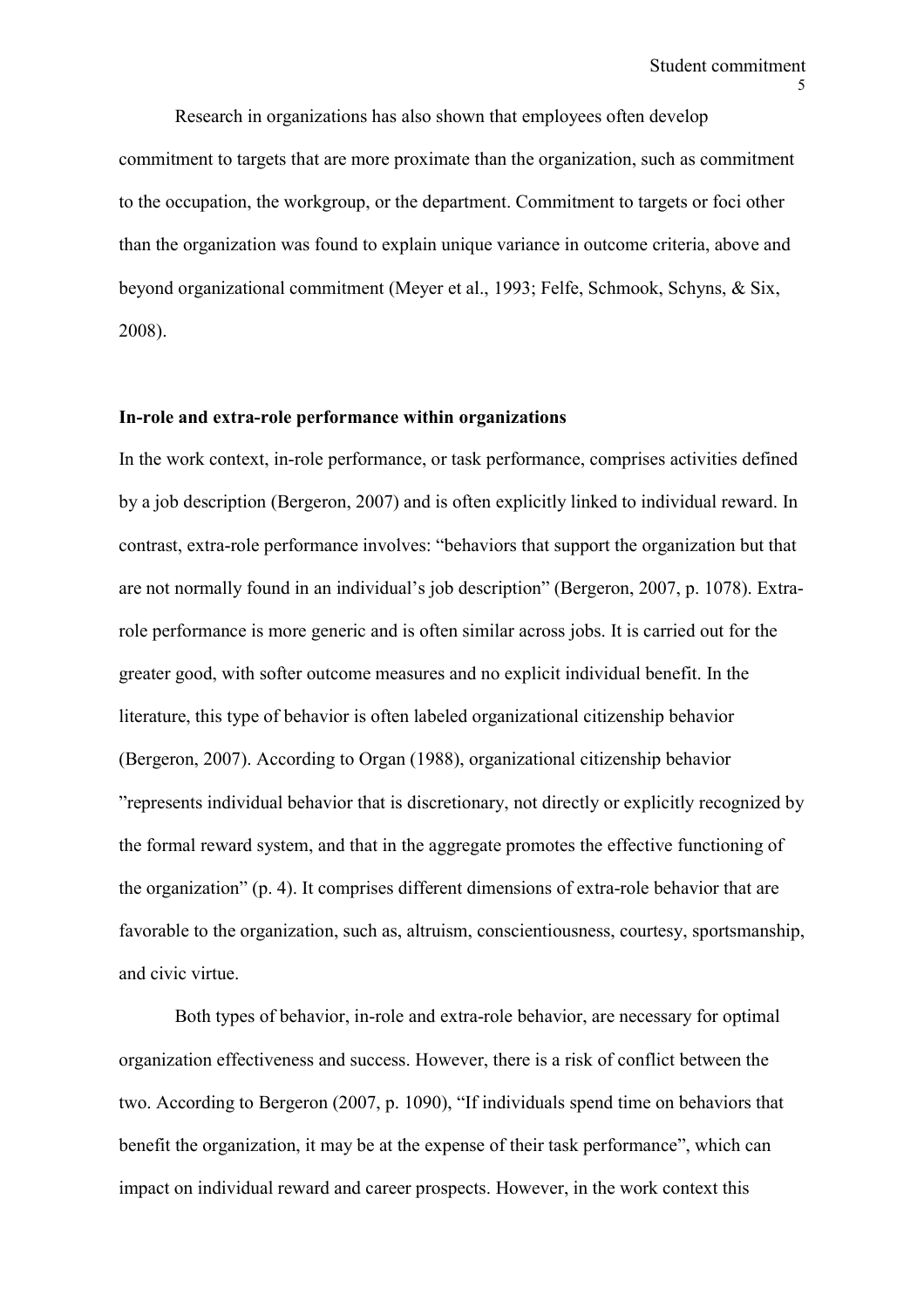conflict can be, and often is, managed via integrated performance management systems, because the mutual benefits of both types of performance are recognized by both employee and employer.

# **Commitment within the university context**

In the context of university students, we differentiate different foci and components of commitment similar to the organizational context. This differentiation may allow universities to make more selective use of strategies to encourage and maintain higher levels of student commitment. Commitment to the university, also called institutional commitment (Tinto, 1987), reflects attachment to the institution as a whole. Although most students are likely to leave the university after graduation, we argue that students can develop commitment towards their university similar to employees. University alumni initiatives work because they build on this type of commitment of graduates towards their alma mater. Several factors can contribute to students' commitment to their university, such as, a positive image of the institution, well-known academic staff, scientific reputation, or peer mentoring (Sanchez et al., 2006). Thus, the university may have a personal meaning to students and they may be proud to attend this university (affective commitment). Moreover, students might feel some kind of obligation to stay at their university in order not to disappoint their parents, peers, or professors (normative commitment).Students may also feel tied to the university because they have few other opportunities to enroll somewhere else or a change would be too costly (continuance commitment). Strauss and Volkwein (2002, 2004) demonstrated that institutional commitment is related to measures of student intellectual and social growth and campus experiences such as classroom vitality and peer support. McNally and Irving (2010) demonstrated that affective and normative commitment to the university was positively related to extra-role or citizenship behaviors.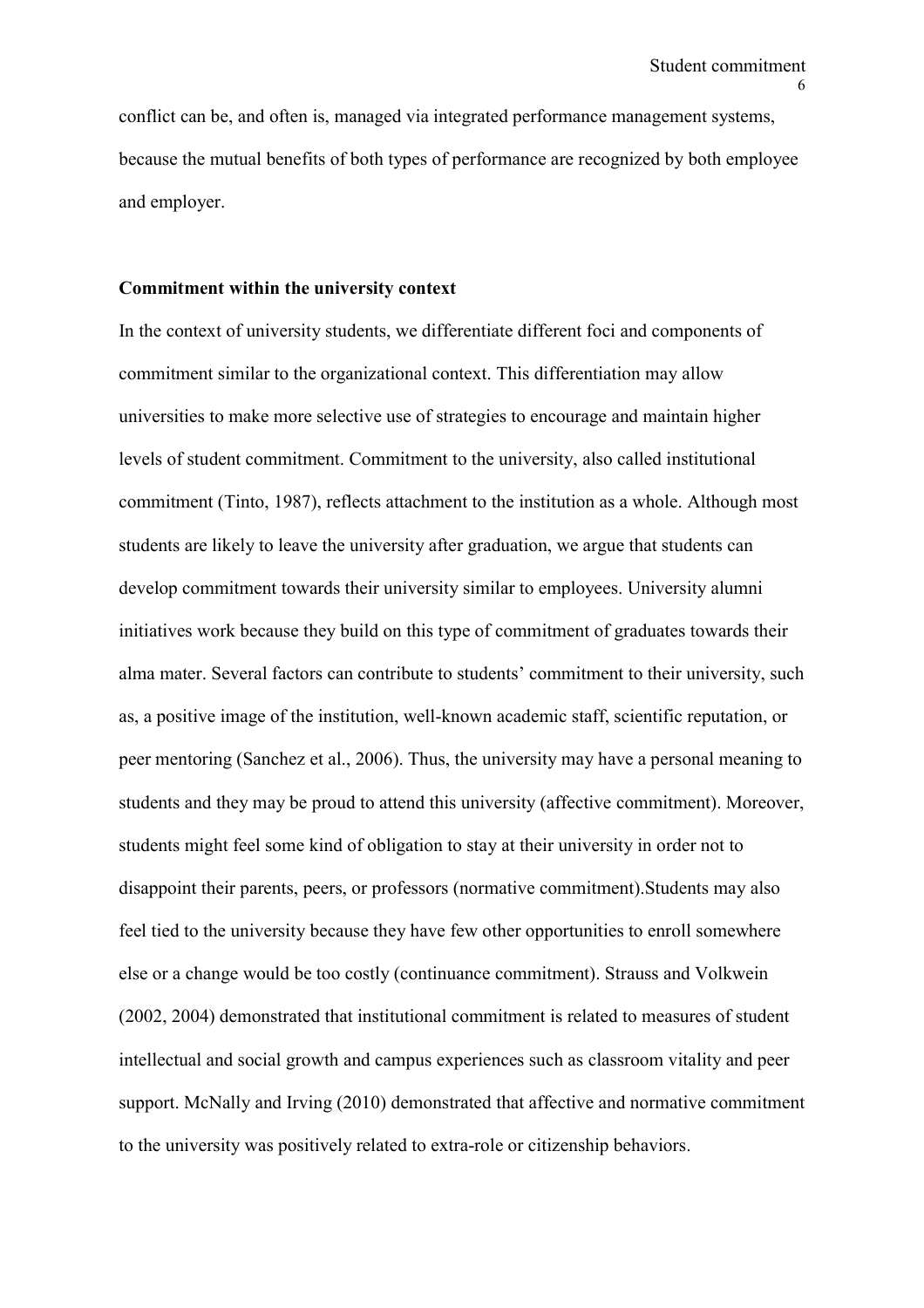Similar to occupational commitment in the organizational context, commitment to the study subject is more proximate and refers to the mindset that students have developed towards their subject area. Again, students may be committed to their study subject for different reasons, reflecting the components of affective, normative, and continuance commitment. Students high in affective commitment to their subject (Wessel et al., 2008) may stick to their subject because they want to rather than because they have to. They would not change their subject even if there was an easier alternative to earn a degree or if teaching was problematic. On the other hand, students high in continuance commitment will primarily continue with the subject because of the time already invested or a perceived lack of alternatives. Their bond with their subject is based on a cost-benefit analysis. Normatively committed students may feel they need to continue with their subject because they feel some obligation towards teachers, peers, or parents, or would feel guilty if they did not finish what they have started. As with the organizational context, commitment to the study subject or department may be even more relevant for student performance than commitment to the university. For students, their study subject is relevant for their future career and their occupational identity.

## **In-role and extra-role performance in the university context**

In line with organizational literature, we refer to in-role performance as behaviors related to the task of individual study, for example, efficient assignment completion and participation in lectures and seminars. Resulting performance measures are excellent grades and short study duration (e.g., Aitken, 1982; Chemers, Hu, & Garcia, 2001; Koh, Steers, & Terborg, 1995). Research has shown that in-role performance is important to both students and universities. For example, study performance is positively related to degree success and completion rates (e.g., Kirby & Sharpe, 2001; Le et al., 2005; Ryland et al., 1994). Students who focus on in-role performance are more likely to be interested in studying quickly and

7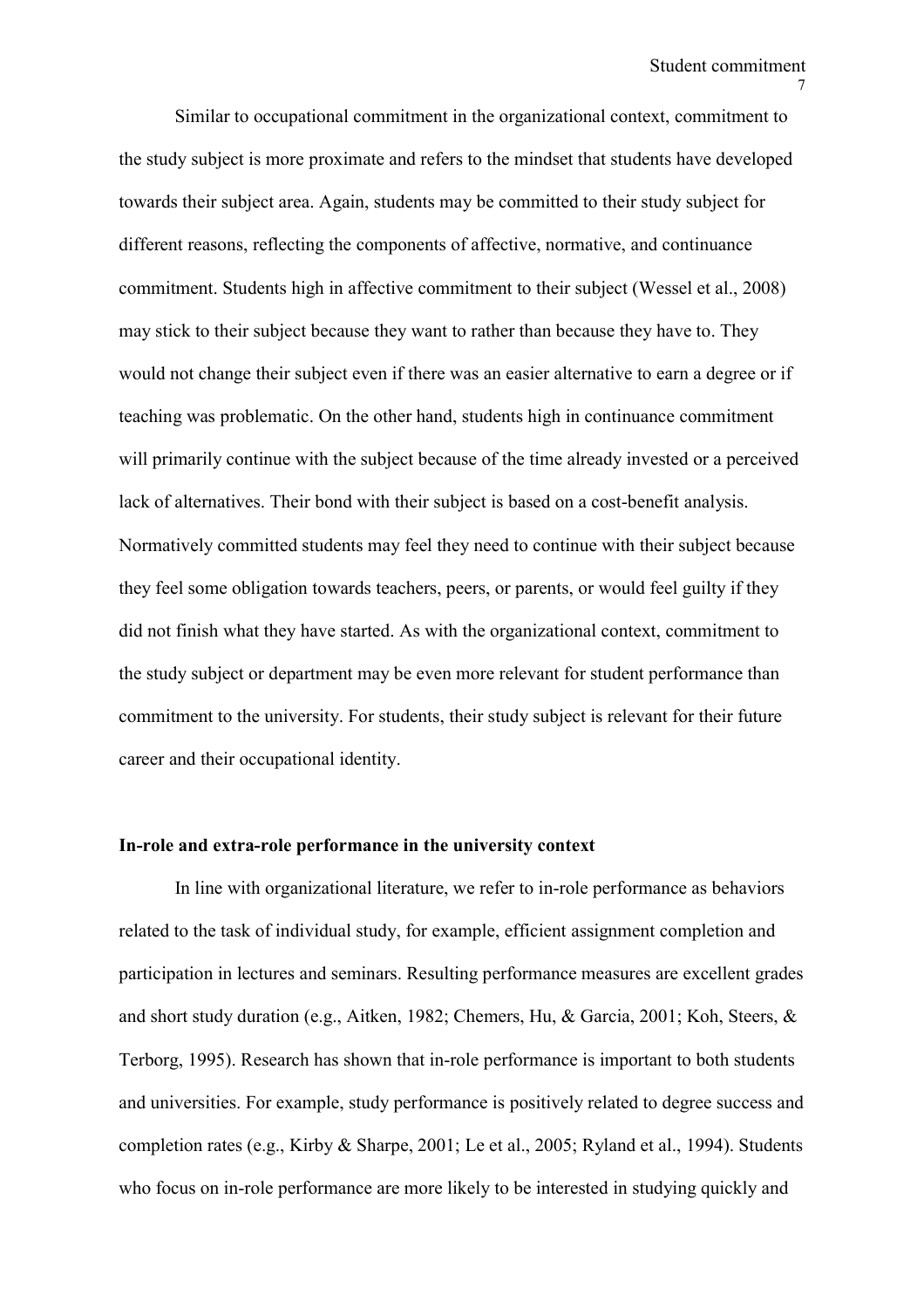efficiently. Therefore, the intention to study efficiently may be one indicator of in-role performance. In a similar way as intention to quit is a relevant antecedent for turnover behavior in the organizational context (Meyer et al., 2002), the intention to study quickly and efficiently may result in short study duration and efficient degree completion. The understanding of intentions may be even more relevant than results (turnover and study duration, respectively) as they can be measured at an earlier point of time and thus be influenced during the students' presence at the university. Moreover, intentions reflect psychological processes and the willingness to show a specific behavior whereas results are also determined by situational factors.

Extra-role performance by students in the university context can be defined as "voluntary help or assistance of others or extra engagement for the organization without either an explicit or implicit promise of reward" (Conway, 1999, p. 3). Therefore, examples of extra-role performance in students could include activities such as help in improving teaching quality, serving as mentors for younger students, or engagement in committees that are involved in the administration and governance of the university (Schmitt, Oswald, Friede, Imus, & Merritt, 2008). However, citizenship behaviors have rarely been studied in the higher education context (McNally & Irving, 2010). Citizenship behavior is similar to student engagement which includes activities such as "class participation, saying positive things about their school and helping others" (McNally & Irving, 2010, p. 204). The commonality is that these extra-role behaviors and citizenship appear to result mainly in benefits to other students and the university as opposed to the individual student, at least on the surface level. We believe that these behaviors can and do also benefit the individual, but unlike employees within organizations, it is potentially more difficult for students to see these benefits, as they are more likely relevant to their future employment than for immediate study success. This could result in potential conflict between extra-curricular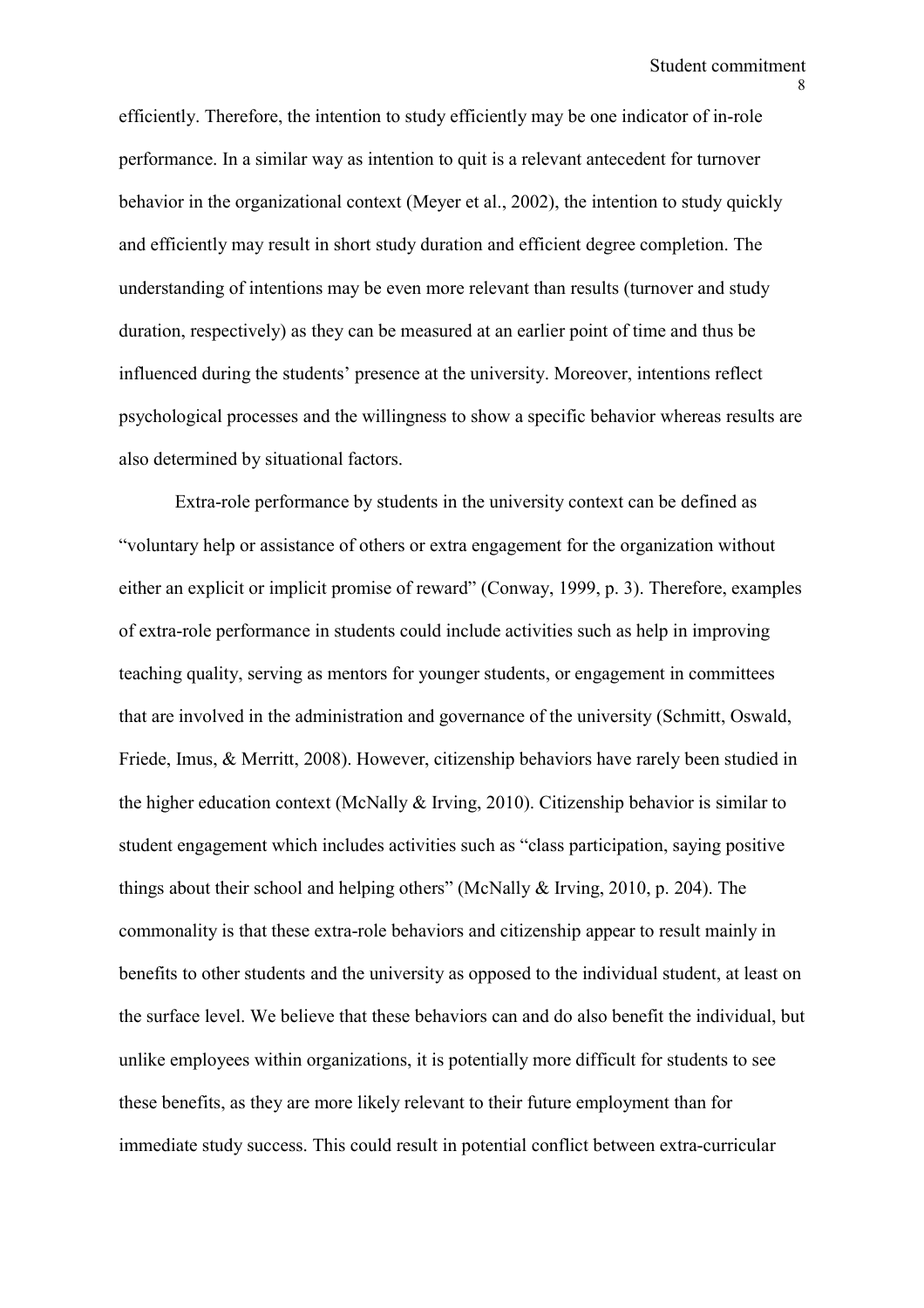activities associated with extra-role performance and in-role performance in terms of short study duration and efficient degree completion.

## **In-role and extra-role performance conflict for students**

Some researchers highlight that fostering citizenship is an important part of the role of universities (McCowan, 2012; Munck, 2010). Historically higher education has developed citizenship performance alongside task performance (Ng & Feldman, 2009). McCowan (2012) attests that participating at university has the potential for significant impact on a person's capabilities and participation as a citizen. In other words, traditionally, the university experience encouraged students to focus both on in-role study performance and extra-role citizenship behaviors. There will always have been those who chose not to participate in extra-role performance for personal reasons, that is, those who are less interested and feel no obligation to invest time and energy in activities beside their own studies. However, arguably recent changes in the higher education sector are causing a greater number of students to choose to focus more or even solely on in-role performance at the expense of extra-role behaviors. Three main factors may be contributing to this tendency.

First, the last thirty years has seen a significant increase in the numbers of students attending university and an expansion in the diversity of courses offered, many being more vocational than traditional university subjects (Tymon, 2011). According to Betts (2004, p. 240) "universities are becoming places of applied learning". This has been accompanied by a rise in student instrumentality and a decrease in the number of students who go to university because they enjoy learning (Massingham & Herrington, 2006; Yorke, 2007). In some circumstances, for example with business degrees, employment prospects are a key reason for students when choosing their degree subject (Jackson, 2009). Indeed it is hard to decide whether the rise in the number of vocational degrees seen in the last three decades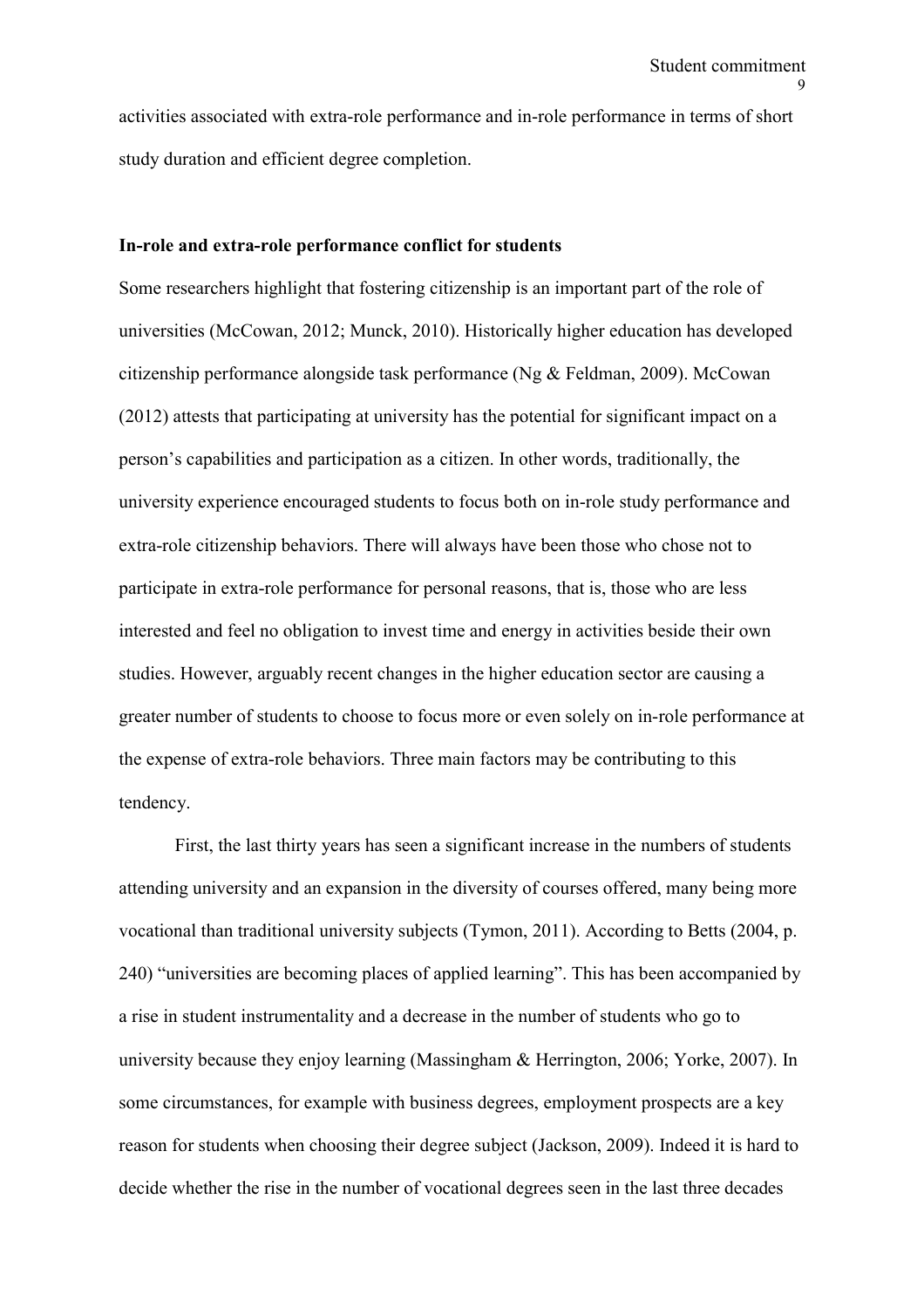(Wilton, 2011) is a driver or consequence of this instrumentalism. There are those who believe that these changes are not necessarily good, that vocational subjects are overemphasized and that they threaten academic freedom and curiosity driven learning (Bowers-Brown & Harvey, 2004; Kreber, 2006; Moreau & Leathwood, 2006). Students who are instrumentally motivated are more likely to adopt a surface approach to learning with a focus on efficiency, degree classification, and in-role performance, which is unhelpful for themselves, employers, and other stakeholders such as society at large (Massingham & Herrington, 2006; Vince, 2011).

Secondly, there have been moves towards shorter degree durations. In some cases, most notably the UK and the US, this is being driven by cost issues and some universities are now even offering two-year Bachelor degrees to reduce student fees. However, shorter degrees are also being seen in European countries even where funding is still predominantly provided by the state due, in the main, to the Bologna Process. Two of the key stated aims of this reform program, involving 40 European countries, are the desire to have a European wide compatible tiered structure of degree programs and curricular reforms to make degree programs more labor market relevant (Kehm & Teichler, 2006). This has led to many European countries changing their Diploma programs into shorter degrees and to separate Bachelor and Masters programs. Higher workload may lead to students struggling to engage simultaneously in both in-role and extra-role activities alongside tight schedules and a high workload. These students may hesitate to engage in extra-role performance even if they appreciate this kind of activity. Though they might feel committed to their university, they would refuse to engage in any extra activity because they want to optimize their inputoutput relationship with regard to studying.

Finally, there have been changes for some students in funding arrangements. This is most notably the case in the US and the UK where the increasing costs of university attendance are now predominantly borne by the student. This may be challenging the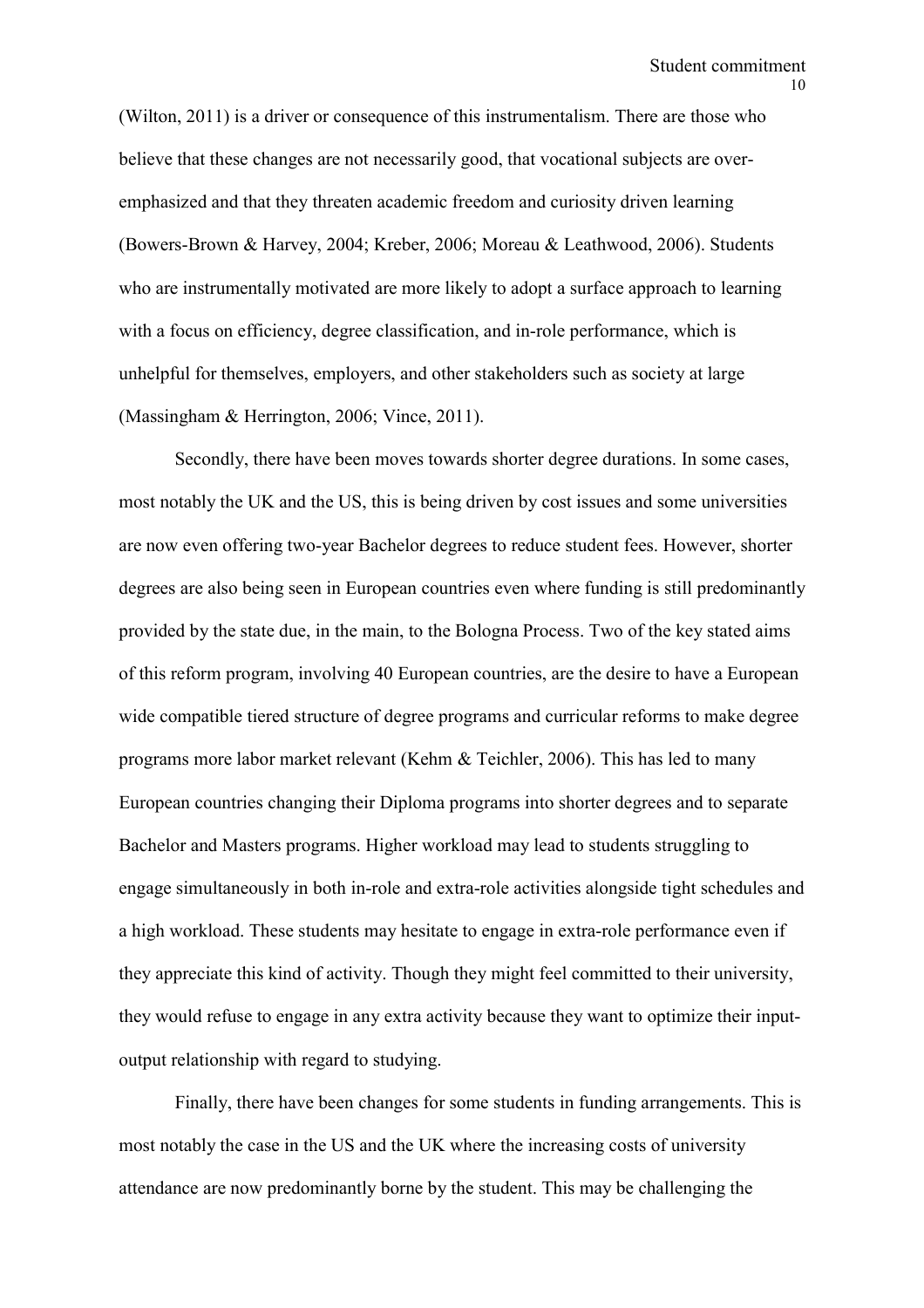relationship students have with their university. The management literature variously describes students in relation to universities as service or product consumers, clients, employees, organizational members, and junior partners (McNally & Irving, 2010). It is possible that historically students may have seen themselves more towards the partnership end of this spectrum. However, perhaps now students may see themselves more as customers. As such students may be expecting a product (a good degree) and a service (the resources they need to gain their degree) and anything that appears on the periphery of this is not valued. Again, this may lead to an increased focus on efficient study as a key in-role behavior.

## **A focus on both in-role and extra-role performance**

Universities need well-performing students, who complete their degrees and achieve good grades, to guarantee positive evaluations and ultimately secure funding. Moreover, high achievement students are more likely to continue their studies in a Master or PhD program, thus further strengthening scientific output and the academic reputation of the university. Therefore, a focus on in-role performance is desirable but extra-role performance is also valuable because of its links to graduate employability as we will outline below.

Employability is defined as the possession of skills and attributes above and beyond a good degree (Yorke, 2007). An increased number of graduates on the labor market have enabled employers to become more selective and demanding. For many employers a degree was once a bonus (Tomlinson, 2008; Tymon, 2011) but now organizations are able to attract hundreds of applicants per vacancy who have the highest degree classifications. The degree becomes a convenient short-listing tool. However, extra-role performance focuses on many of the transferable skills and attributes required at work, such as collaboration, networking, bonding, team work, and oral communications (Jackson, 2009), and critical/independent thinking, reflection, and political awareness (McCowan, 2011). Even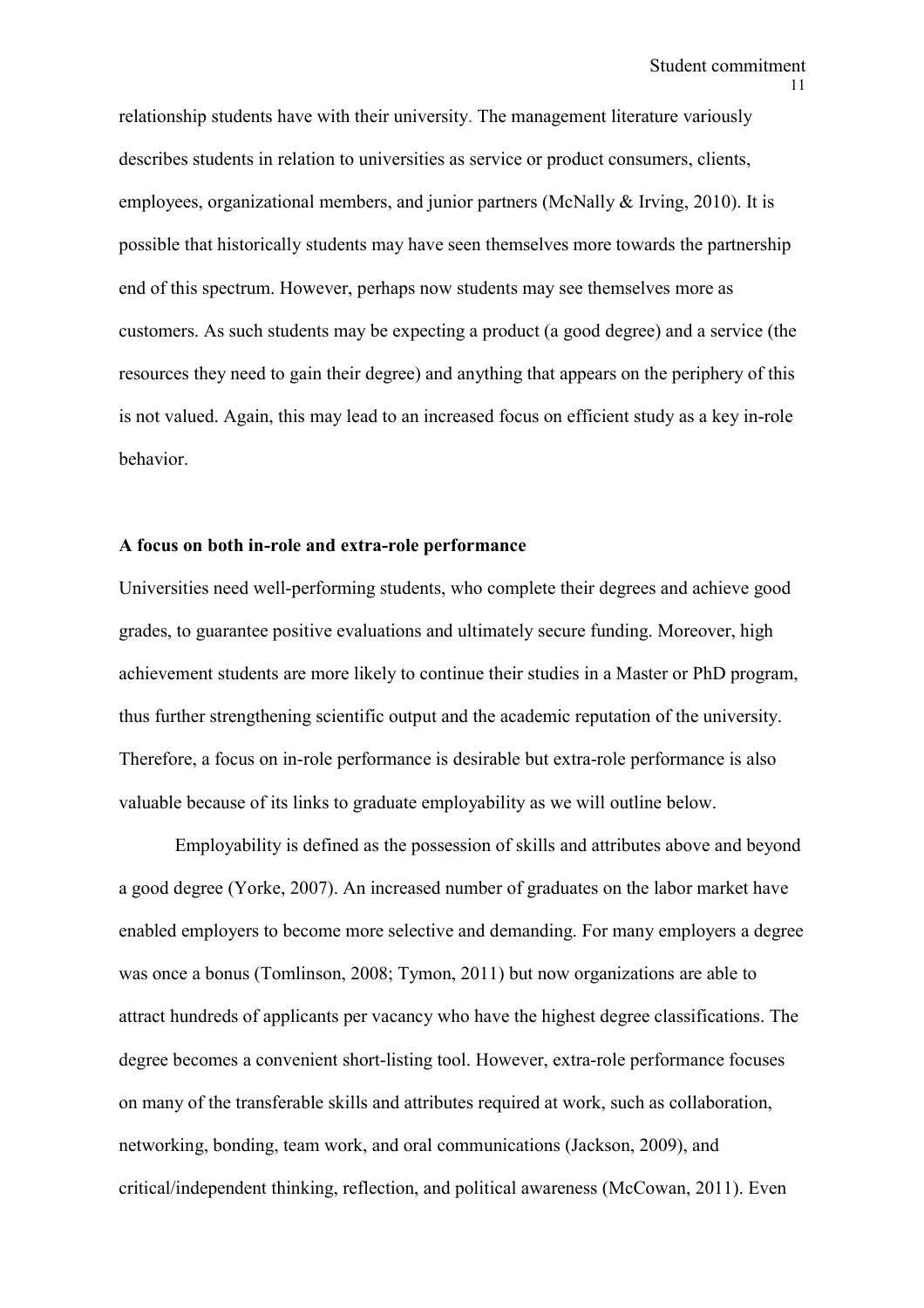students themselves recognize that the best opportunities to learn such generic skills and cultural values are provided in extra-curricular activities (Stiwne & Jungert, 2010). In addition, students who engage in extra-role performance are more likely to build identification with the university and their study subject, which, in turn, can increase commitment and may create a positive spiral, leading to increased extra-role performance (McCowan, 2011). Thus, while students feel the need to differentiate themselves from others by achieving the best grades in the shortest times, extra-role performance maybe what ultimately increases their employability.

# **University students' commitment and in- and extra-role performance - The Hypothesis**

Organizational commitment has been shown to predict both in-role and extra-role performance (e.g., Meyer et al., 2002; Organ et al., 2005). In line with research in the workcontext, we assume that the components of affective and normative commitment are positively related to both in-role and extra-role performance. As pointed out above, the intention to study efficiently can be seen as a relevant indicator of in-role performance in terms of the willingness to study without wasting time and energy on efforts that do not directly lead to timely completion. We also assume that, similar to results in the organizational context (Meyer et al. 2002,), affective commitment will be more strongly correlated to performance than normative commitment. We do not have any specific hypotheses regarding continuance commitment in this context, and therefore will only focus on affective and normative commitment here.

Many studies have reported that university commitment is a predictor of study persistence and turnover intention (e.g. Braxton, Milem, & Sullivan, 2000; Cabrera, Nora, & Castaneda, 1993; Mallette & Cabrera, 1991; Nora & Cabrebra, 1993; Rickinson & Rutherford, 1995). As discussed earlier, we hypothesize a potential conflict between in-role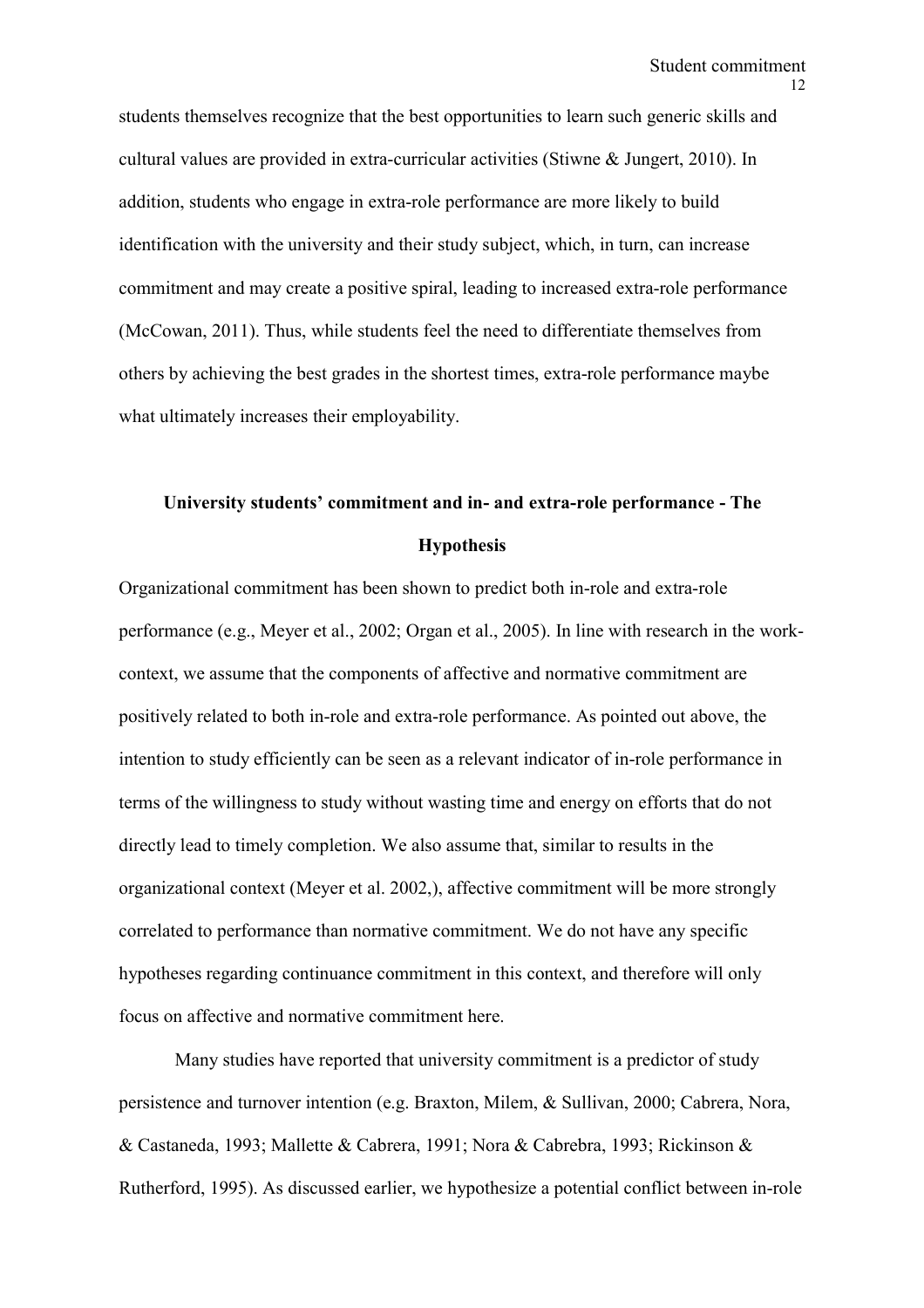and extra-role performance, suggesting that in-role behavior may have a negative relationship with university commitment, that is, students high in affective commitment will put less emphasis on in-role behavior in terms of fast degree completion as contributing to their university (their commitment target) is more important to them than achieving a degree within a short period of time (in-role performance). We propose that affective commitment, as above, will be more strongly related to the intention to study efficiently than normative commitment.

As mentioned earlier, it is possible that a focus on the intention to study efficiently comes at the expense of extra-role performance. Therefore a high intention to study efficiently may negatively impact on the relationship between affective university commitment and extra-role performance. Conversely, students who do not show a high intention to study efficiently may show higher extra-role performance if they are affectively committed to the university.

Commitment and citizenship behavior research provide evidence that in addition to organizational commitment (Meyer et al., 2002; Organ & Ryan, 1995), more proximate targets such as occupational commitment also contribute to organizational citizenship behavior (OCB). The relationship between OCB and occupational commitment is even stronger than the relationship between OCB and organizational commitment (Felfe et al., 2008; Meyer et al., 1993). It seems that a strong attachment to the occupation not only fosters task performance but also extra-role behavior. One explanation is that occupational commitment has a more direct influence on the direct work context (e.g., helping colleagues, supporting innovation) than the more distal organizational commitment.

Individuals with a strong attachment to their occupation are more prone to helping others and engaging in extra activities that improve their working context. Similarly, it is possible that students who like their study subject (affective commitment) or feel morally obliged towards their study subject (normative commitment) are willing to engage in extra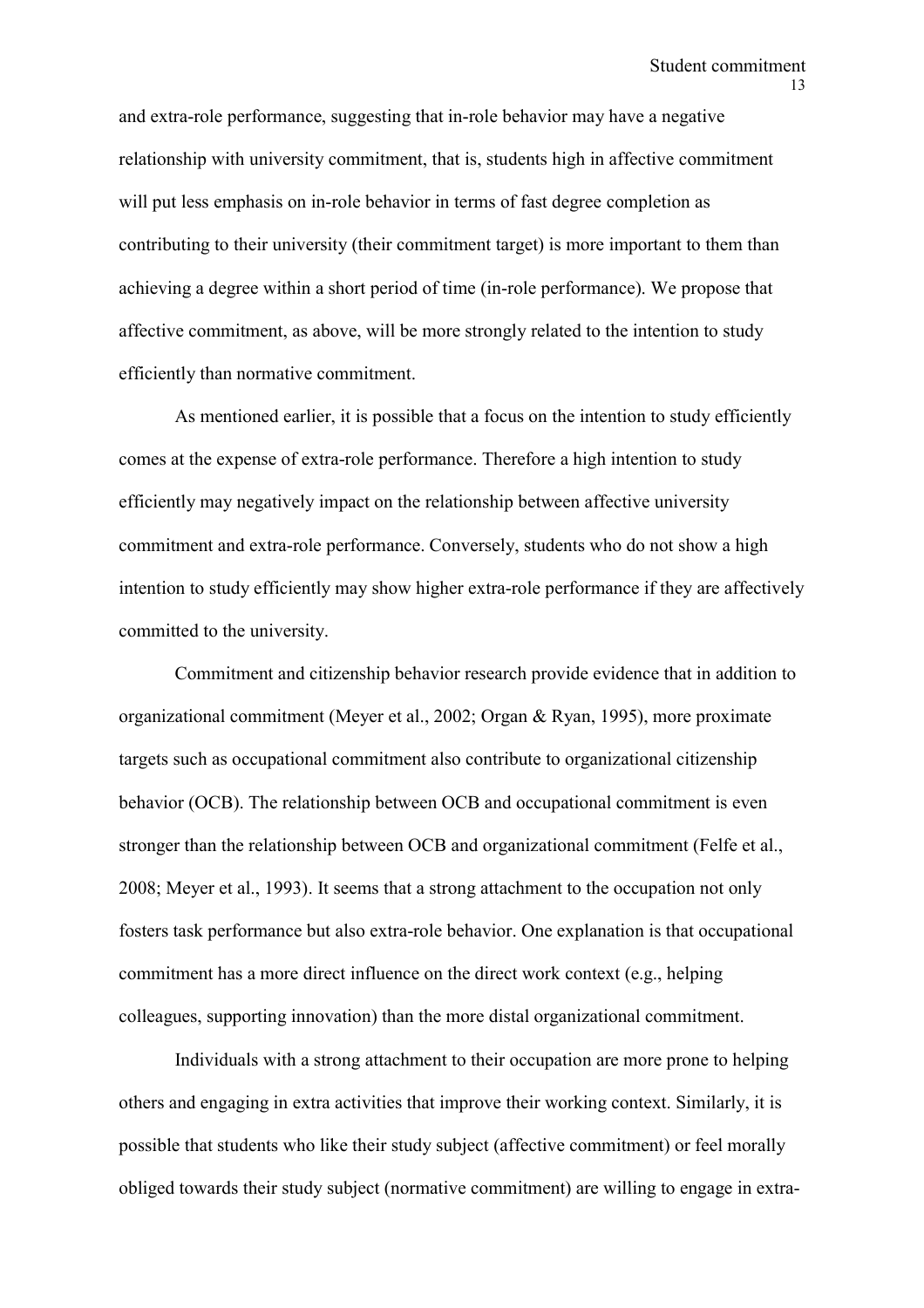role performance. Again we propose that the affective components will show a stronger relationship with performance than normative commitment. In line with research into organizational commitment (Meyer & Herscovitch, 2001), we hypothesize that emotional attachment as reflected in affective commitment has stronger effects than attachment due to moral obligations (normative commitment).

In their study on subject commitment, Wessel, Ryan, and Oswald (2008) found that affective subject commitment is positively related to in-role performance, whereas normative commitment is not. However, based on research among employees (e.g., Meyer et al., 2002), we wonder whether students who feel a high moral obligation towards their study would violate their own norms if they perform badly. Thus, to avoid cognitive dissonance, it is postulated that students high in normative subject commitment also show a higher intention to study efficiently, but perhaps less so than those high on affective commitment. Thus we hypothesize:

*H1a: Affective commitment to the university is positively related to extra-role performance. H1b: Normative commitment to the university is positively related to extra-role performance.* 

*H1c: The affective component of commitment will be more strongly related to extra-role performance than normative commitment.* 

*H2 a: Affective commitment to the university is negatively related to the intention to study efficiently.* 

*H2 b: Normative commitment to the university is negatively related to the intention to study efficiently.* 

*H2 c: The affective component of commitment to the university will be more strongly related to the intention to study efficiently than normative commitment.*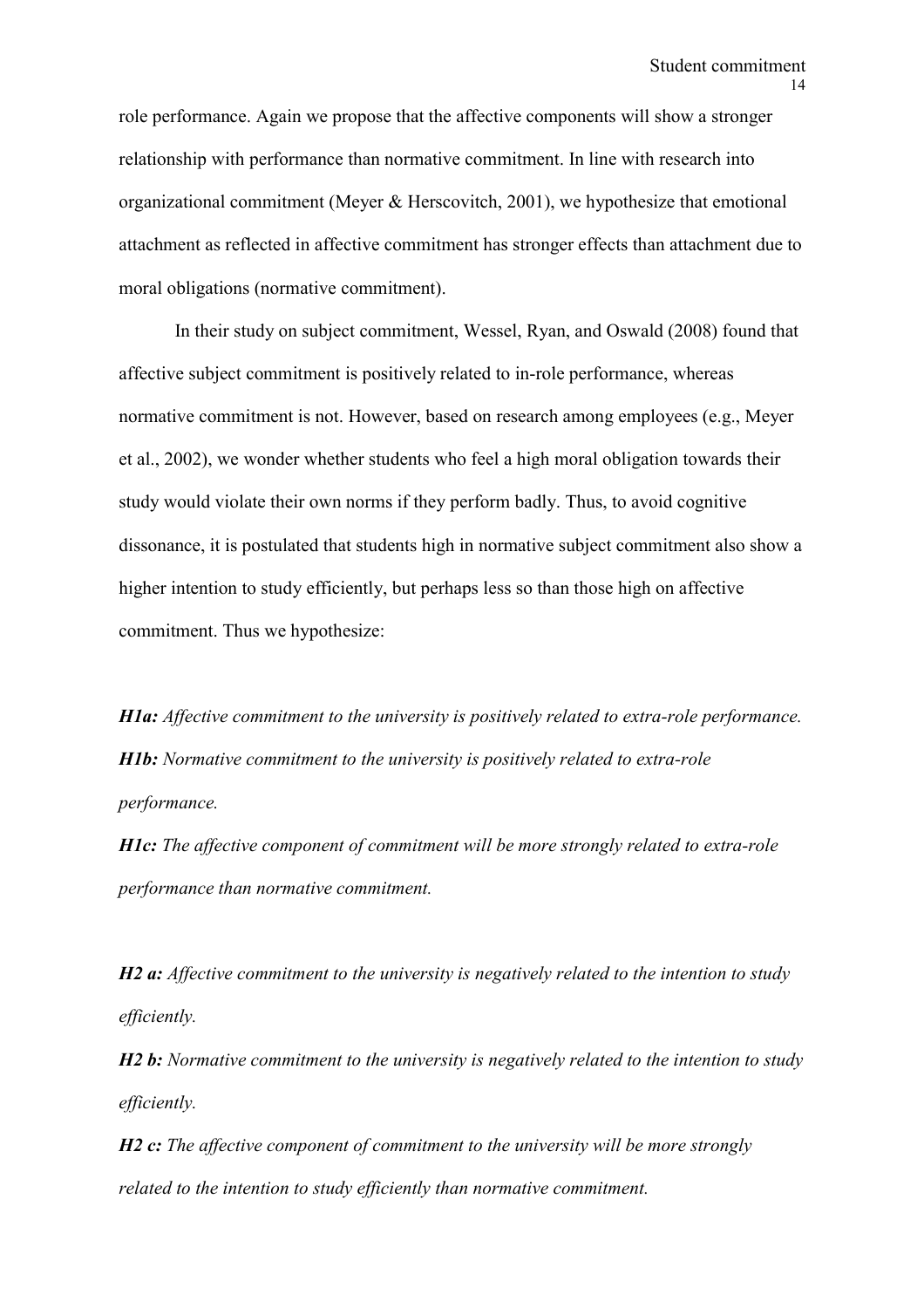*H 3: The relationship between affective commitment to the university and extra-role performance is moderated by the intention to study efficiently. The relationship will be lower for students high in the intention to study efficiently whereas the relationship will be higher for students with a low intention to study efficiently.* 

*H4a: Affective commitment to the study subject is positively related to extra-role performance.* 

*H4b: Normative commitment to the study subject is positively related to extra-role performance.* 

*H4c: The affective component of commitment will be more strongly related to extra-role performance than normative commitment.* 

*H5a: Affective commitment to the study subject is positively related to the intention to study efficiently.* 

*H5b: Normative commitment to the study subject is positively related to the intention to study efficiently.* 

*H5c: The affective component of commitment will be more strongly related to the intention to study efficiently.*

# **Method**

## **Design and sample**

The study was conducted using a cross-sectional survey design. Participants from a middle sized German university were informed and recruited via mail lists, online teaching tools, and in person at the end of lectures. The students were informed that the aim of the study was to examine their experiences with studying. They were assured that their participation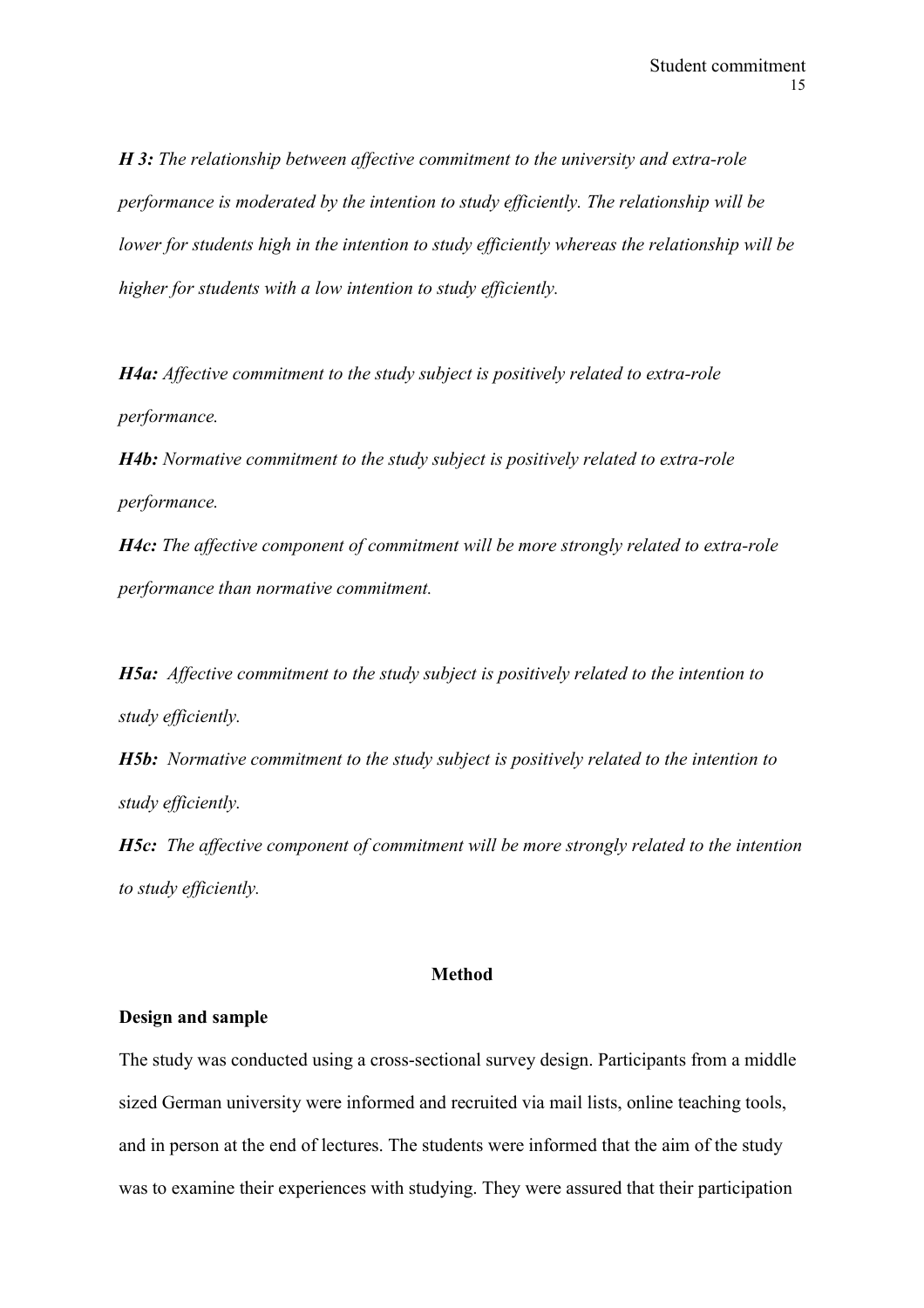was anonymous and confidential. Data were collected using an on-line questionnaire in the middle of the academic year, so that students had been at least studying for a couple of months and thus had enough experience to be able to answer the questions in a meaningful way. All in all,  $N = 530$  students from different subject areas took part in the study ( $N = 322$ ) men and  $N = 207$  women). The average age was 24 years (*SD* = 3.07). 20.4% studied economic subjects, 35.3% studied varied subjects in the field of humanities (philosophy, sociology, politics, and media science), 9.8% studied natural science and engineering and 34.4% were pursuing teaching certification with different majors (math, language, physics etc.). 17.8% were in their first year, 50.2% were in their second or third year, 25.8% were in their fourth or fifth year, and 7.2% have been studying for six or more years.

## **Instruments**

Two foci of commitment were assessed in this study using adapted versions of existing organizational/occupational commitment instruments. Some items had to be deleted as they were unsuitable for a university context (for details see: reference deleted for blind review).

*University Commitment*. All questions were based on organizational commitment scales by Meyer, et al. (1993). *Affective university commitment* comprised of four items, for example: "I am proud to study at the University of [name university]". *Normative university commitment* comprised of four items, such as: "I would feel guilty if I left the University of [name university] now". We also assessed c*ontinuance university commitment* although we did not have any specific hypotheses on this component in order to assess the full commitment model and to control for the influence of this component. This component comprised of five items. A sample item reads: "There would be too many costs if I left ... [name university] now". The reliabilities were  $\alpha = .84$ ,  $\alpha = .68$ , and  $\alpha = .71$ , respectively.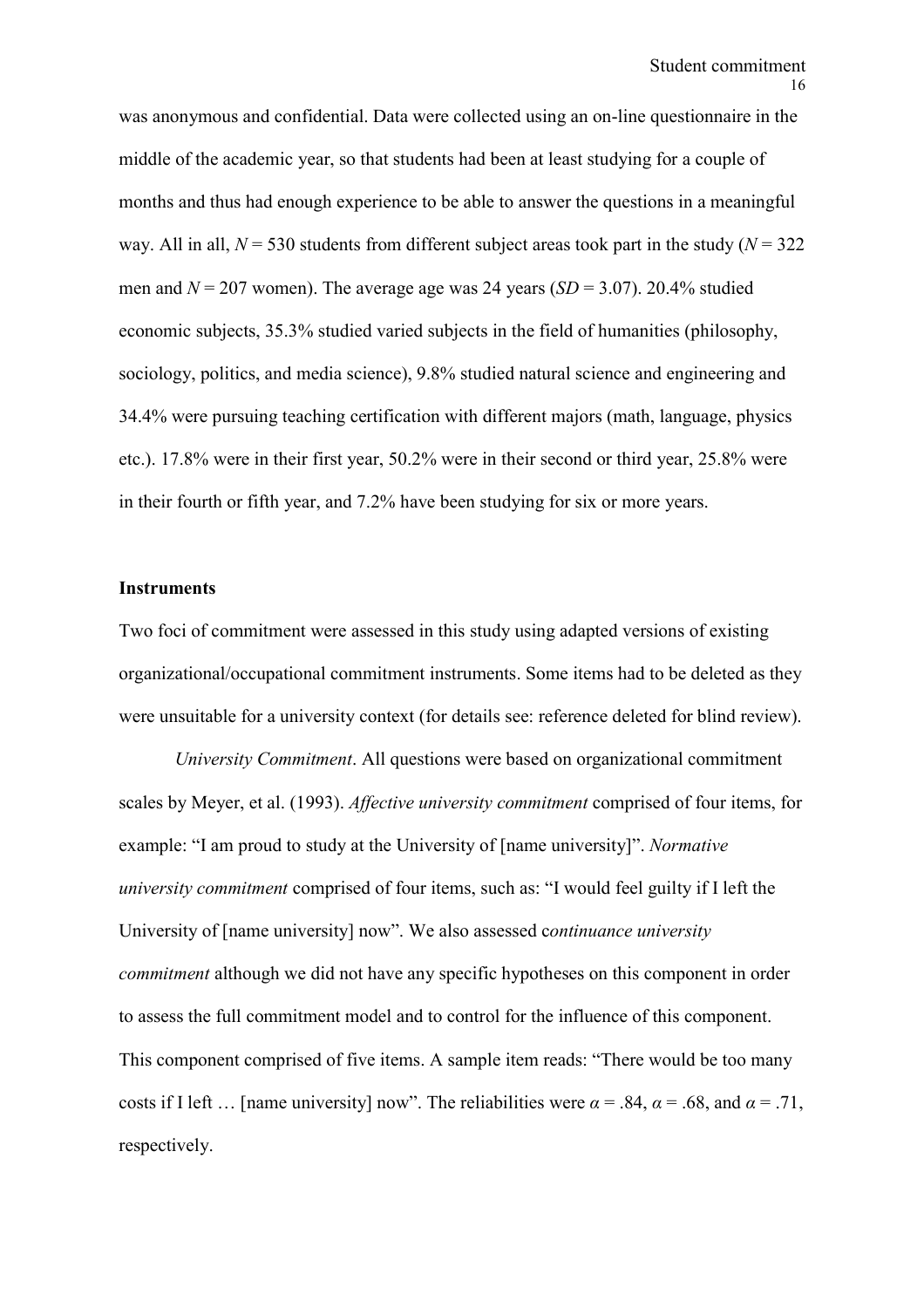*Subject commitment*. Our instrument was based on the assessment of occupational commitment of Meyer and colleagues (1993). *Affective subject commitment* comprised of four items such as: "I am proud of my study subject". *Normative subject commitment* comprised of three items including: "I would feel guilty if I left my study subject". *Continuance subject commitment* comprised of three items, one derived from a German commitment assessment by Felfe, Schmook, Schyns, and Six (2008): "I feel that I have too few options to consider changing my study subject now". The reliabilities were  $\alpha = .85$ ,  $\alpha$  $=$  .72, and  $\alpha = .73$ , respectively.

*Performance. Extra-role performance* was assessed using three items that were adapted by the authors reflecting engagement for other students and the university from a questionnaire for organizational citizenship behavior (OCB) by Podsakoff, Ahearne, and MacKenzie (1997). The items were: "When I become aware of problems in my university, I will stand up for improvement"; "It is very important for me to participate in university committees and activities in addition to my courses"; "I am interested in spending more time and energy than expected in order to improve things in my university". The reliability was  $\alpha = 87$ .

*Intention to study efficiently* was measured as an indicator for in-role performance*.*  We used a single item "I am striving to complete my degree quickly and efficiently". The item frames efficiency in terms of an uninterrupted degree completion without wasting time and spending too much effort. As this indicator does not reflect a psychological construct but a specific behavioral intention, the use of single item measure is justified (Sanchez et al., 2006).

*Control variable.* There is a considerable theoretical and conceptual overlap between commitment and satisfaction. Both variables are attitudinal concepts with cognitive and affective components, and due to their mutual influence, conceptually they are correlates rather than antecedents or consequences of each other (Meyer & Allen,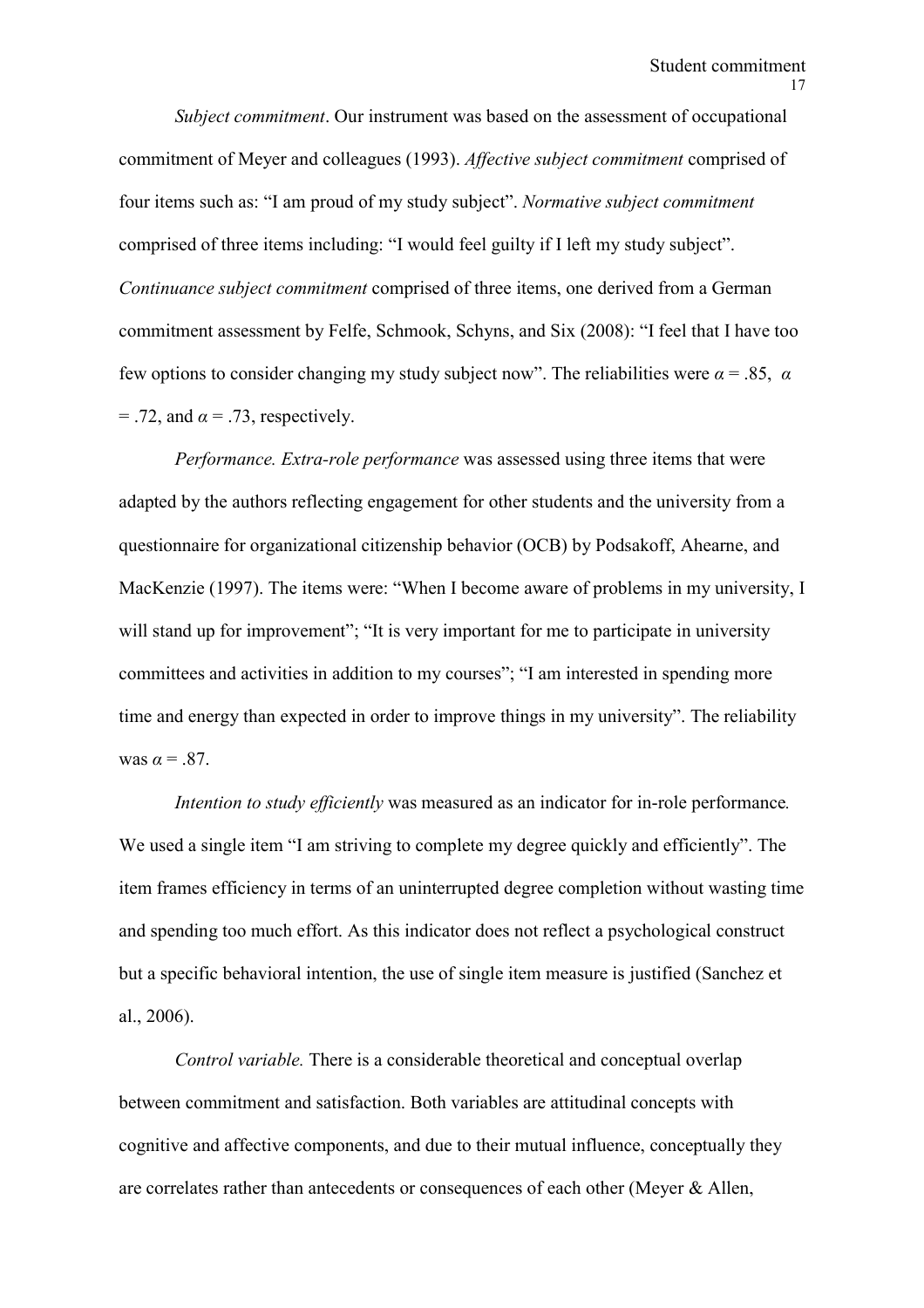1997). Satisfaction and organizational commitment are known to be correlated (Cooper-Hakim & Viswesvaran, 2005; Meyer et al., 2002) and the correlation with occupational commitment is even stronger (Felfe et al., 2008). Moreover they show similar relationships with outcomes, for example organizational citizenship behavior and performance. Acknowledging the similarity of the concepts, the specific contribution of commitment may be questionable without controlling for the effect of satisfaction. Therefore, study satisfaction was also assessed and used as a control variable. Again because single item measures of job satisfaction have been proven to be valid (Wanous, Reichers, & Hudy, 1997), we used a single item measure: "All in all I am satisfied with my studies."

### **Results**

In order to test our hypotheses, we conducted regression and correlation analyses. For a thorough examination of the relative effect of university and subject commitment, we performed regression analyses controlling for socio-demographic variables and overall satisfaction with studying. We compared the correlations between affective and normative university commitment and OCB using a program provided by Hahn and Stöber (1999) based on Meng, Rosenthal, and Rubin (1992). The test examines if two correlated correlations are different. As can be seen in Table 1, OCB and the intention to study efficiently are negatively correlated  $(r = -15, p < 0.01)$ . Satisfaction is positively related to OCB ( $r = .19$ ,  $p < .001$ ) but negatively related to the intention to study efficiently ( $r = .19$ ,  $p$  $\leq$  001). Satisfaction is also correlated with affective university and study commitment ( $r =$ .47,  $p < .001$ ,  $r = .51$ ,  $p < .001$ , respectively). Sex is related to OCB and the intention to study efficiently  $(r = .11, p < .01, r = -.24, p < .001$ , respectively). Age is related to efficiency  $(r = -.26, p < .001)$ . Age, sex and satisfaction are used as controls.

------------- insert Table 1 about here ---------------------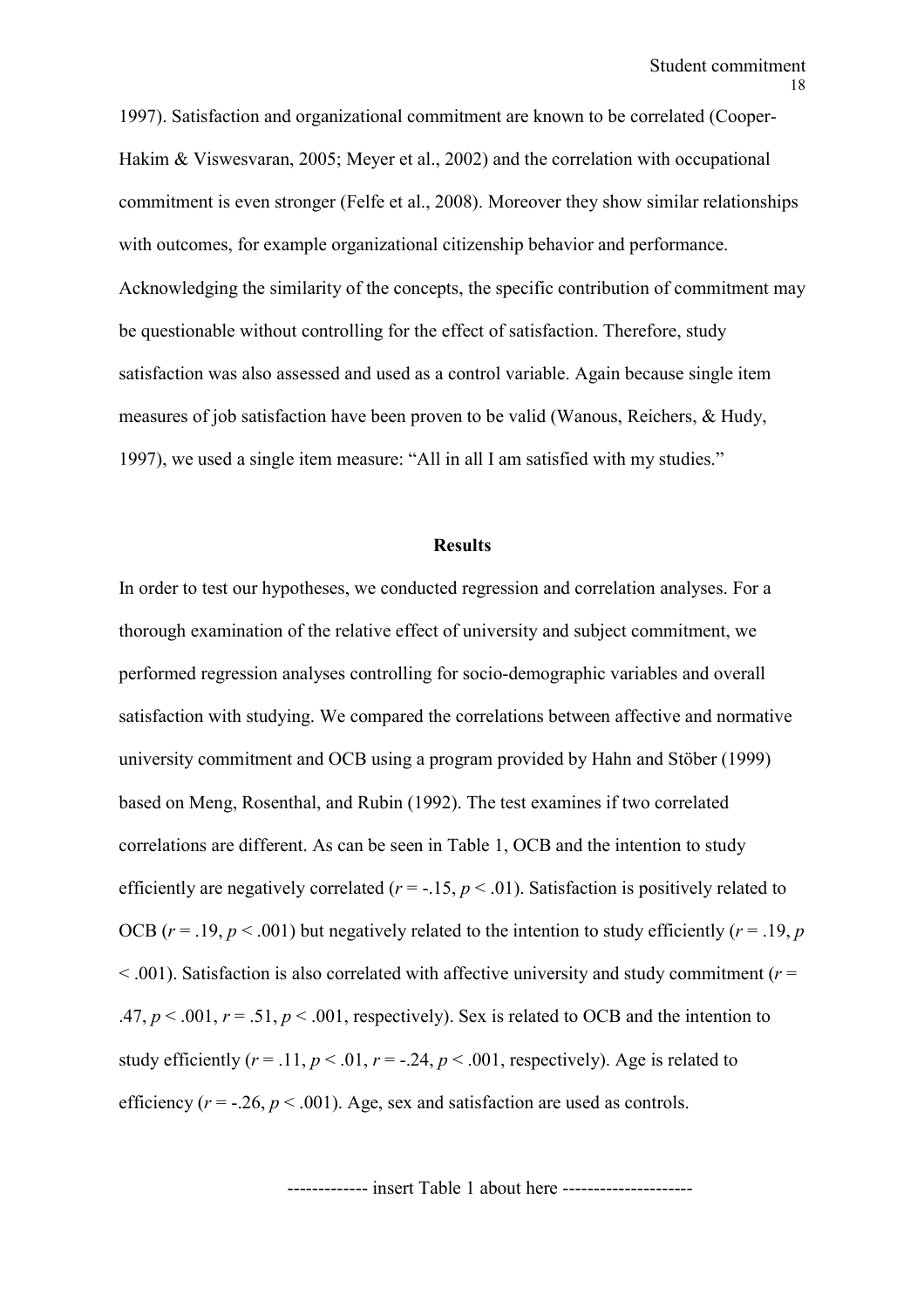**H1a - c:** As shown in Table 1, and in line with H1a and H1b affective and normative university commitment are positively related to extra-role performance  $(r = .32, )$  $p < .001$ , and  $r = 23$ ,  $p < .001$ , respectively). The relationship between affective university commitment is indeed stronger  $(Z = 2.04, p < .05)$  than the correlation between normative university commitment and extra-role performance, lending support to H1c. The regression analysis revealed that affective ( $\beta = .22$ ,  $p < .001$ ) and normative ( $\beta = .13$ ,  $p < .01$ ) university commitment are relevant predictors for extra-role performance after controlling for sex, age, and overall satisfaction with studying (Table 2).

------------- insert Table 2 about here ---------------------

**H2a - c:** After controlling for demographics, satisfaction, and subject commitment, the relationship between affective commitment to the university and the intention to study efficiently is negative ( $\beta$  = -.14,  $p < .01$ ), therefore H2a is supported. However, there is no significant relationship for normative commitment  $(\beta = -0.04)$ , thus H2b is not supported. The affective component of commitment is more strongly related to the intention to study efficiently than the normative component which supports H2c.

In order to test **H3**, we conducted a moderated regression analysis. As shown in Table 3, the main effects were entered in step 2 and the interaction term was entered in step three. Predictors and interaction term were centered to their mean. As expected, the interaction term is negative ( $\beta$  = -.09,  $p$  < .05), indicating that students high in commitment do not show increased extra-role performance if their intention to study efficiently is also high. H<sub>3</sub> is thus supported. The simple slopes analysis for the intention to study efficiently as the moderating variable revealed that the slope for individuals low in intention (-1 standard deviation) is stronger ( $B = .30$ ,  $t = 4.42$ ,  $p < .001$ ) stronger than the simple slope for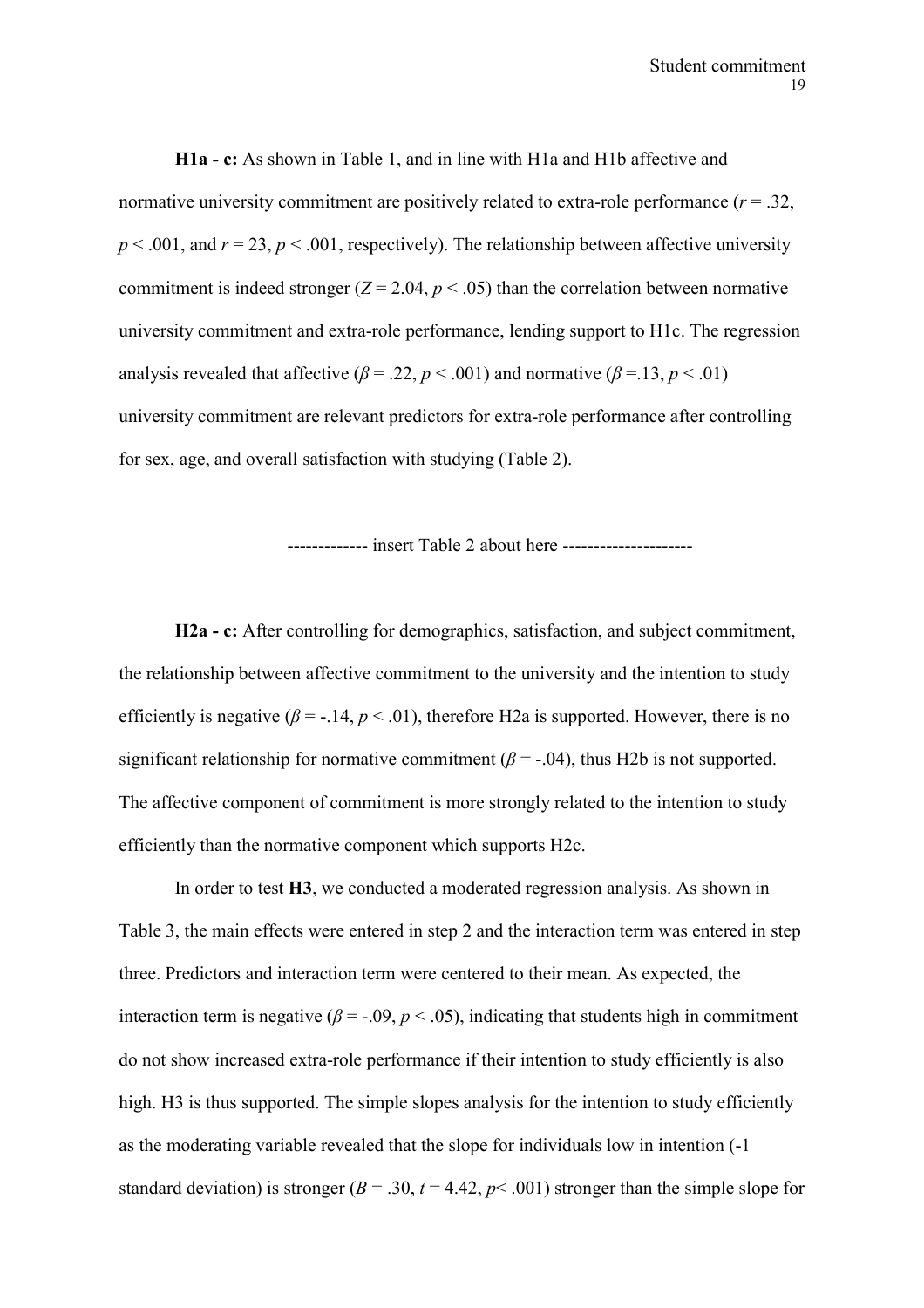individuals high in intention (+1 standard deviation)  $(B = .12, t = 1.63, n.s.).$  The slopes for high and low intention to study efficiently are shown in Figure 1.

> ------------- insert Table 3 about here --------------------- ------------- insert Figure 1 about here ---------------------

**H4a-c:** As postulated in H4a, affective subject commitment is positively related to extra-role performance. The regression analysis revealed affective subject commitment as a relevant predictor for extra-role performance after controlling for sex, age, university commitment, and overall satisfaction ( $\beta = 15$ ,  $p < .01$ ). Thus, H4a is supported. However, the effect of normative subject commitment is negative  $(\beta = -10, p < 0.05)$ , meaning that H4b is not supported. As predicted, there is a stronger positive relationship for affective subject commitment than for normative subject commitment, thus supporting H4c.

**H5a-c:** As postulated in H5a and H5b, respectively, affective and normative subject commitment are positively related to the intention to study efficiently, but to a similar degree ( $\beta$  = .14,  $p < .01$ ;  $\beta$  = .16,  $p < .001$ ). Therefore H5a and H5b are supported but H5c is not. A summary of the hypotheses and the extent to which they are supported is provided in table 4.

------------- insert Table 4 about here ---------------------

## **Summary and discussion**

In the organizational context, commitment is generally regarded as a positive attitude that leads to positive results (e.g., Meyer et al., 2002). However, this may be too simplistic when considering different components (affective, continuance, and normative) and foci of commitment within the higher education context (university and study subject). There is a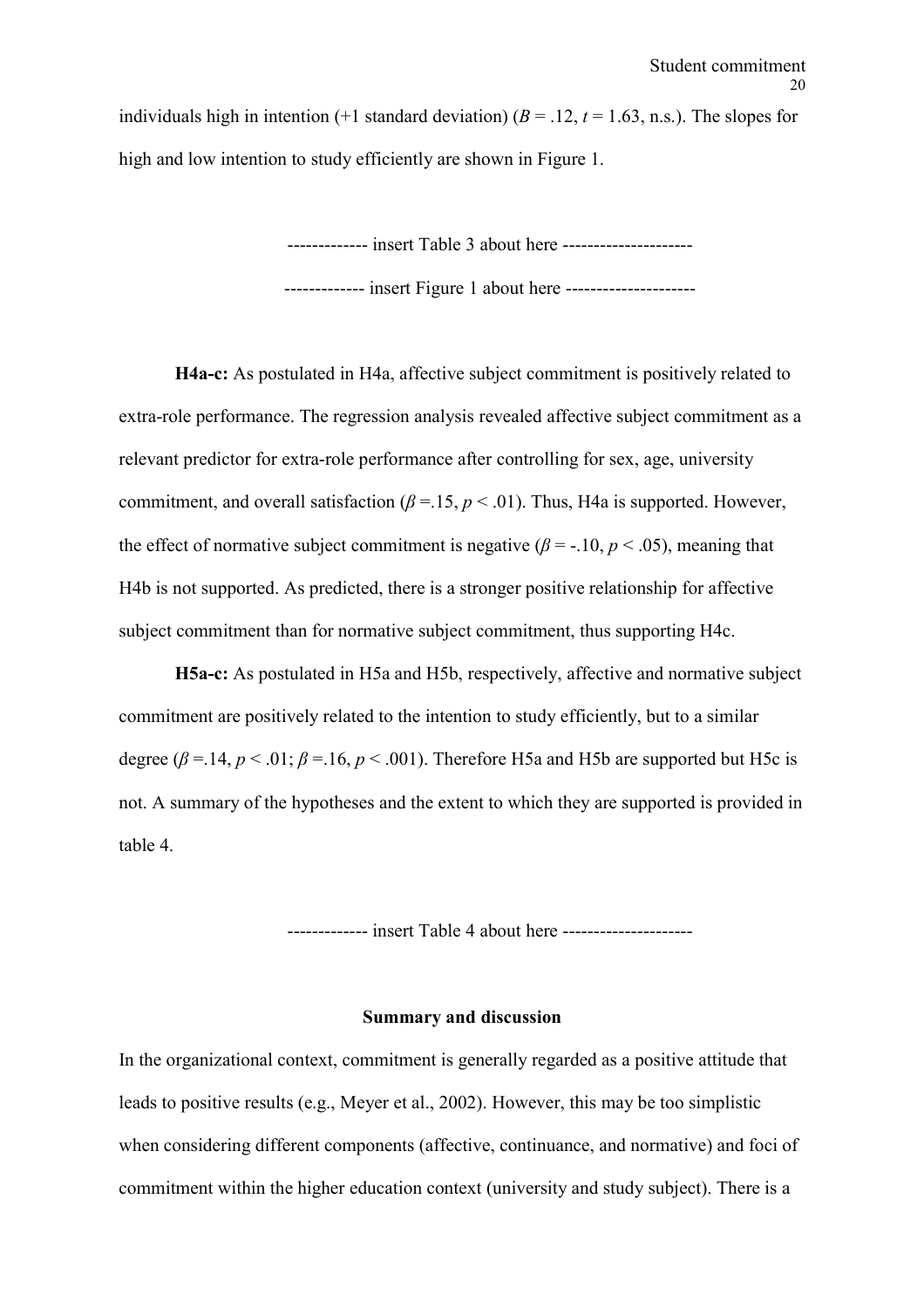potential for in-role and extra-role performance to be conflicting goals for university students and therefore the aim of this study was to investigate the role of different components and foci of commitment in in-role and extra-role performance. Indeed, the results confirmed that there may be a conflict between extra-role behavior and the intention to study efficiently as an indicator of in-role performance.

Our results lend support to the notion that affective and normative commitment towards the university are positively related to extra-role performance but they were negatively related to the intention to study efficiently. In contrast, affective commitment to the study subject is positively related to both the intention to study efficiently and extra-role performance. This result confirms prior studies in the organizational context (e.g., Riketta & Van Dick, 2005).

We hypothesized that the component of affective commitment towards the university would be negatively related to in-role performance. We also argued that in-role performance would moderate the relationship between affective university commitment and extra-role performance because students who are highly committed to their university would be willing to engage in extra-role behavior that benefits other students and the university, which might be hindered by the intention to study efficiently. Thus, we assumed that this behavior would only be shown when students are not concerned about a loss of inrole performance. Our results support this hypothesis and have the potential to encourage universities to focus attention on activities designed to foster students' university commitment. However, the effect will be limited if students are pushed too much to study efficiently. Instead, they could be advised and encouraged not only to focus on efficiency and short study duration.

Various studies have found that many students lack clarity as to why they are studying their subject or what they would like to do in the future when they start their courses and this can be a key factor in drop-out rates (Stiwne & Jungert, 2010: Wessel et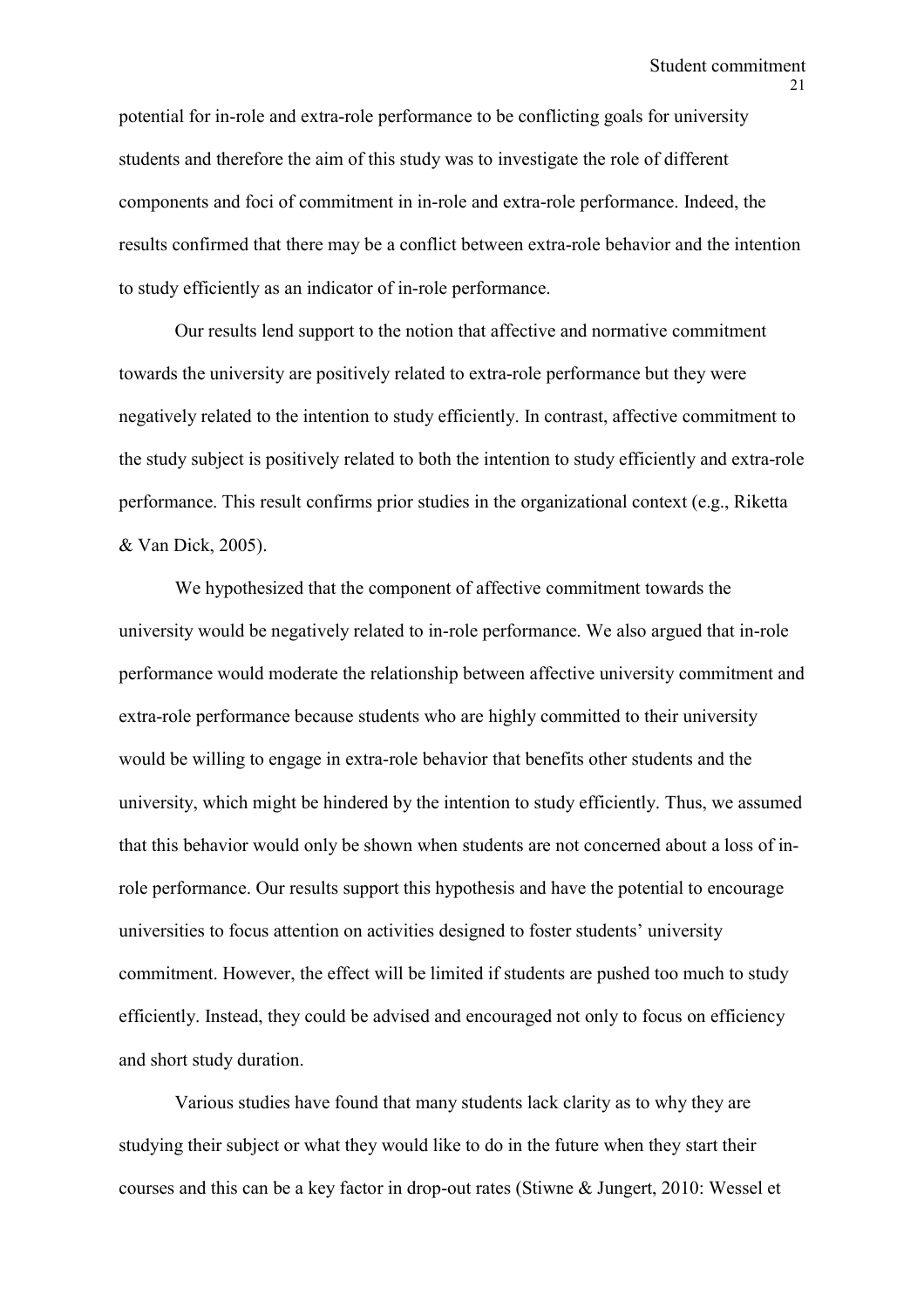al., 2008; Wilcoxson, Cotter, & Joy, 2011). Therefore activities aimed at fostering commitment to the study subject would seem to be a univocally good idea and even more so if the activities are designed to target the component of affective commitment.

As in organizational studies, while normative commitment is positively related to some forms of performance, the relationships between affective commitment and all types of performance are stronger (Meyer & Herscovitch, 2001). This is interesting in the educational context, as a number of students seem to choose their subject out of normative commitment and this felt moral obligation based on parents' expectations seems to influence study success negatively (Times Higher Education, 2010). However, if a university succeeds in turning this normative commitment into affective commitment, performance can be enhanced. Ways to achieve this aim may be transferred from the organizational commitment literature (Meyer et al., 2002). For example, Jaros (1997) suggests that organizations should focus on the classic job satisfaction factors such as task significance, identity and autonomy, skill variety, and feedback. Transferring these ideas into the educational context, universities could stimulate affective commitment to the study subject by highlighting the importance and demonstrating the value of the subject area to the student, engaging the students in participative and applied learning, increasing the quality and quantity of feedback, employing enthusiastic teaching staff, and providing extra-curricular activities related to the study subject (e.g., conferences, additional lectures by well-known scholars, and voluntary study trips). Moreover, these efforts might – at the same time – influence university commitment positively.

One of the most interesting results of our study is the negative relationship between affective university commitment and in-role performance as well as the result that in-role performance moderates the relationship between commitment and extra-role performance. This indicates that there may be some conflict in the minds of students between in-role and extra-role performance. Universities may want to consider this issue because of the links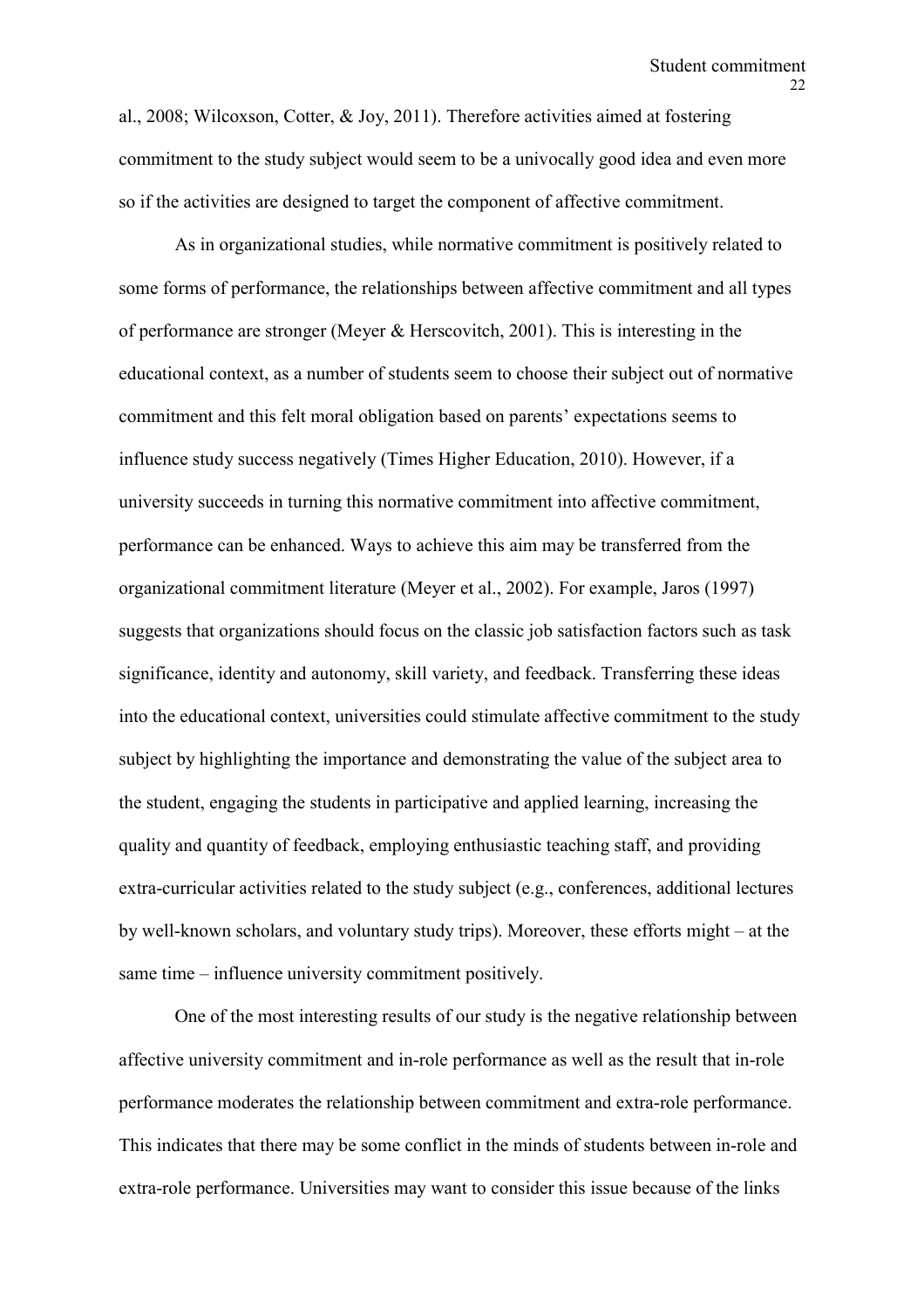between both types of performance and the employability agenda. As there is little research into the antecedents of university commitment, we can only speculate as to how this can be achieved but making students more aware of the benefits of both types of performance is a starting point. The organizational commitment literature (Bergeron, 2007) suggests reward and recognition of citizenship behaviors and strategies to enhance identification. This might equally apply in the university setting. Higher education suggestions provided by Sanchez and colleagues (2006) include high quality teaching by committed professors, reputation of the university, good technical resources, participation, flexibility to adapt schedules to individual needs, and mentoring programs.

## **Limitations, future research and implications**

Our study provides evidence that commitment is meaningful for different performance indicators in the university context. However some limitations should be mentioned. From a methodological perspective, we have to consider that single source and single method bias may have inflated our results. In order to reduce the risk of misinterpreting our results, we controlled for satisfaction as an attitudinal concept similar to commitment and examined different commitment components simultaneously. Therefore, we are confident that the remaining effects are meaningful, even though they are relatively low. Nevertheless, future studies should replicate the results with independent measures such as actual grades, peer or teacher assessments.

As this is a cross-sectional study, we cannot rule out alternative directions of causality to the one proposed here. Rather than showing extra-role performance because they are committed, students who show extra-role performance caused by other reasons as third variables may also develop commitment as a result. Only longitudinal studies can address the problem of directionality.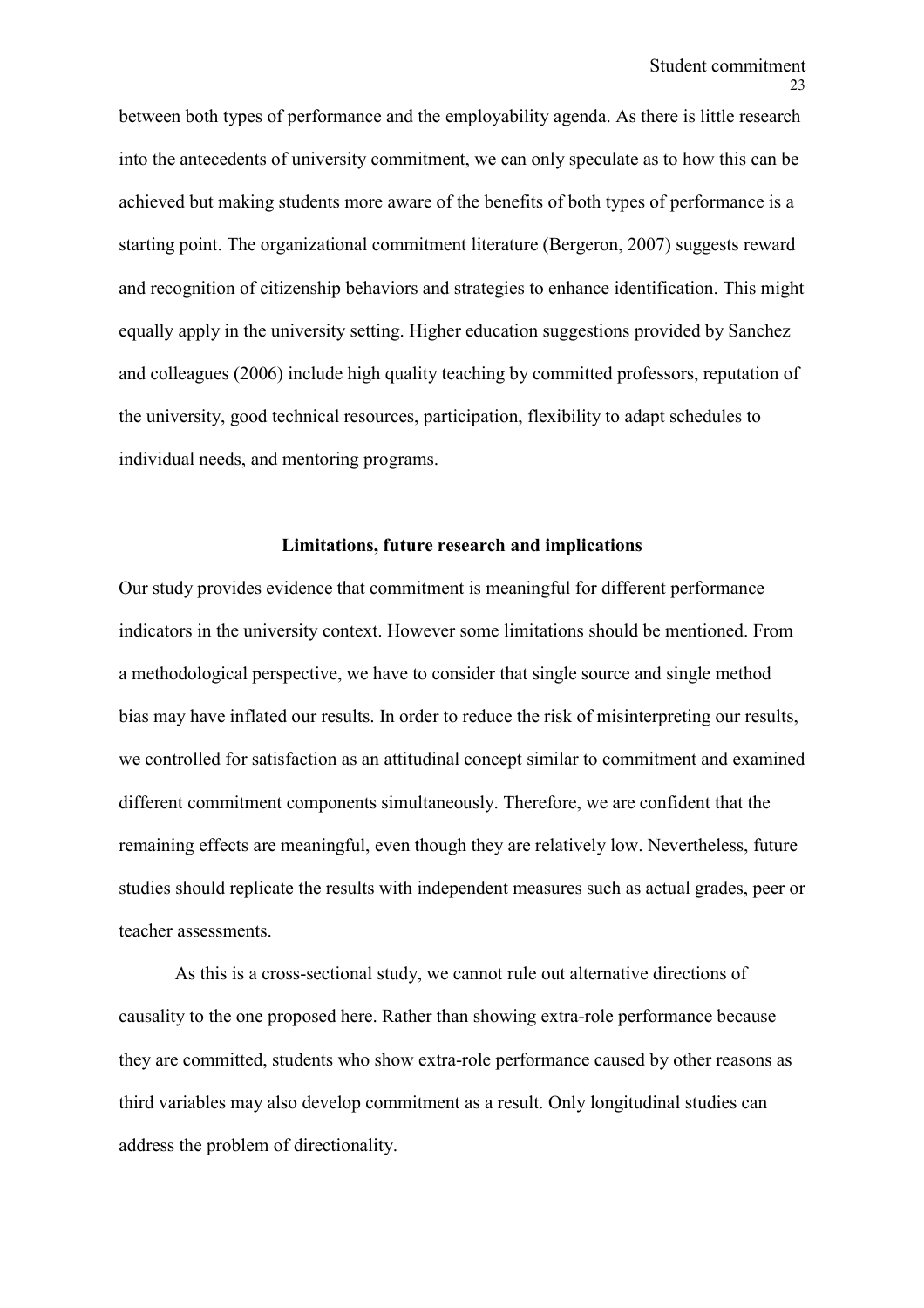From a theoretical perspective, the scope of performance measures is limited. Our study exclusively highlighted surface measures of students' in-role performance but neglected in-depth or underlying measures of in-role performance (e.g., analytic competences, complex problem solving, and grades). Moreover, although intentions and performance are often closely related they are not identical and, therefore, actual performance measures should be included in future studies in order to compare effect sizes. When discussing which measure is more appropriate, however, we hesitate to recommend using only objective performance measures. We would argue that there is a strong justification to use intention measures as they reflect the psychological orientation better whereas objective performance measures may be more strongly influenced by situational factors. For example, some students may fail to achieve good grades and short duration due to more or less favorable context factors, though they strived for efficiency.

A similar shortcoming can be identified for the extra-role performance measures of this study: We did not distinguish different dimensions of extra-role performance (e.g., altruism, conscientiousness, courtesy, civic virtue and sportsmanship). Future research should try to overcome these limitations by differentiating further extra-role performance measures. Though in the organizational context there seem to be a high overlap between these dimensions, in the university context specific relationships may be found.

Though we found some evidence for a conflict between in-role and extra-role performance as assessed here, the degree of conflict may also depend on other individual variables, such as, academic skills and preparation. Students with strong academic capabilities may be more "efficient" in their study than their counterparts. Hence, among the former group, the intention to study efficiently (in-role) and extra-role activities may not conflict to the same extent as it does for student whose are less academically skilled. Further research should examine the effect of these skill-related variables.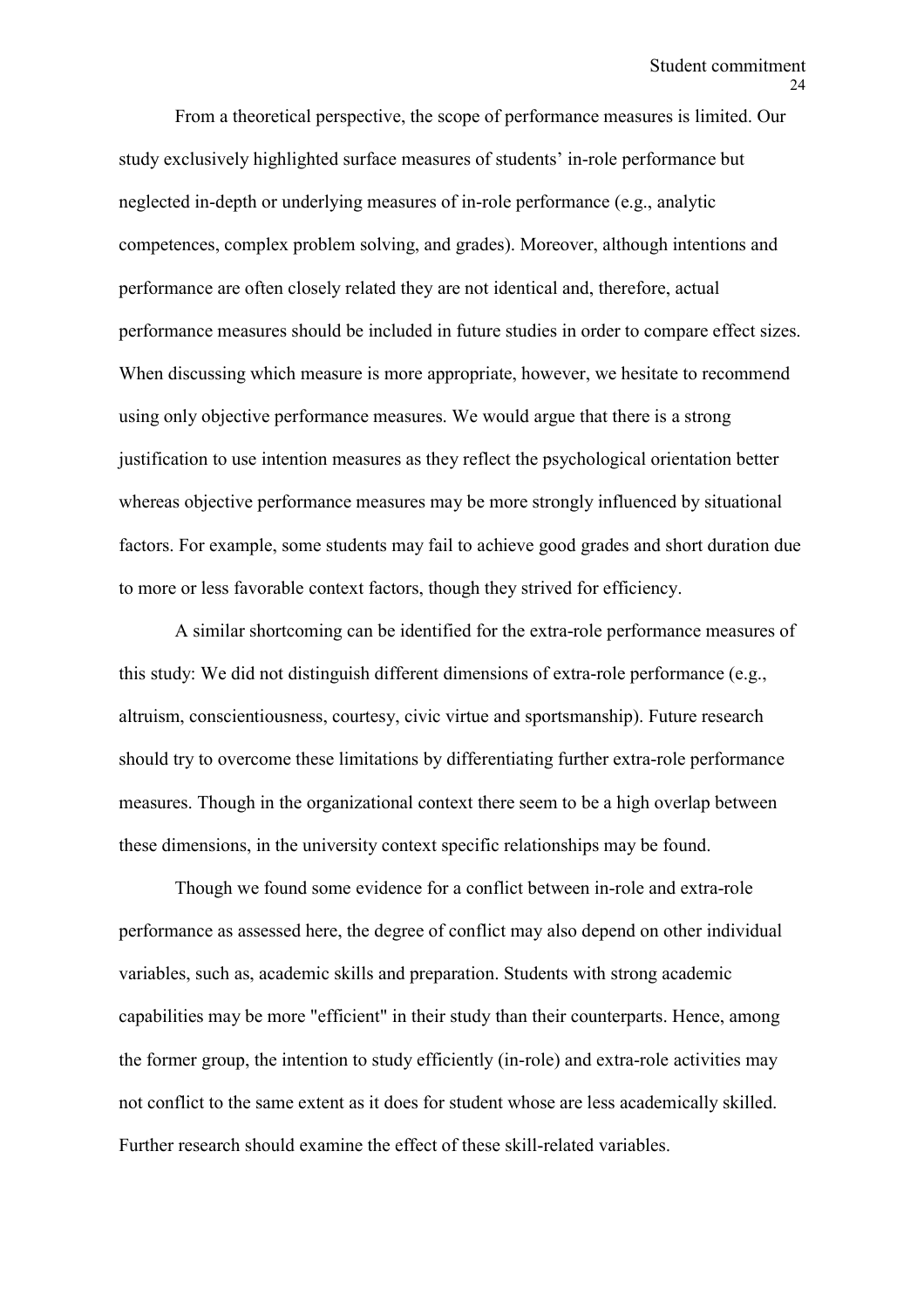Though the focus of our study was on attitudes and behavior of students, the findings may also be relevant for University alumni initiatives. Future research could examine the relationship between the commitment of current students and their later commitment as alumni. This perspective may be relevant because we assume that those with high commitment during their studies will show higher commitment as alumni and may be more willing to give back what they once received from their university.

## **Conclusion**

Our study supports the findings of McNally and Irving (2010, p. 212) who state "at least in the terms of the outcomes of student commitment, students' behavioral intentions closely match those of traditional workplace employees". However, we expand previous work by looking into different foci and components of commitment and the potential for conflict students experience between in-role and extra-role performance. Our study has shown that commitment to the university and to the study subject likely enhances students' in-role and extra-role performance; both of which are important to numerous stakeholders in the education context. As in other contexts, affective commitment has been shown to be the most powerful predictor of performance. This knowledge can help universities target their resources when trying to foster student commitment. However, because students might feel that extra-role performance in-role performance constitute conflicting aims, universities might want to emphasize the benefits of both types of performance.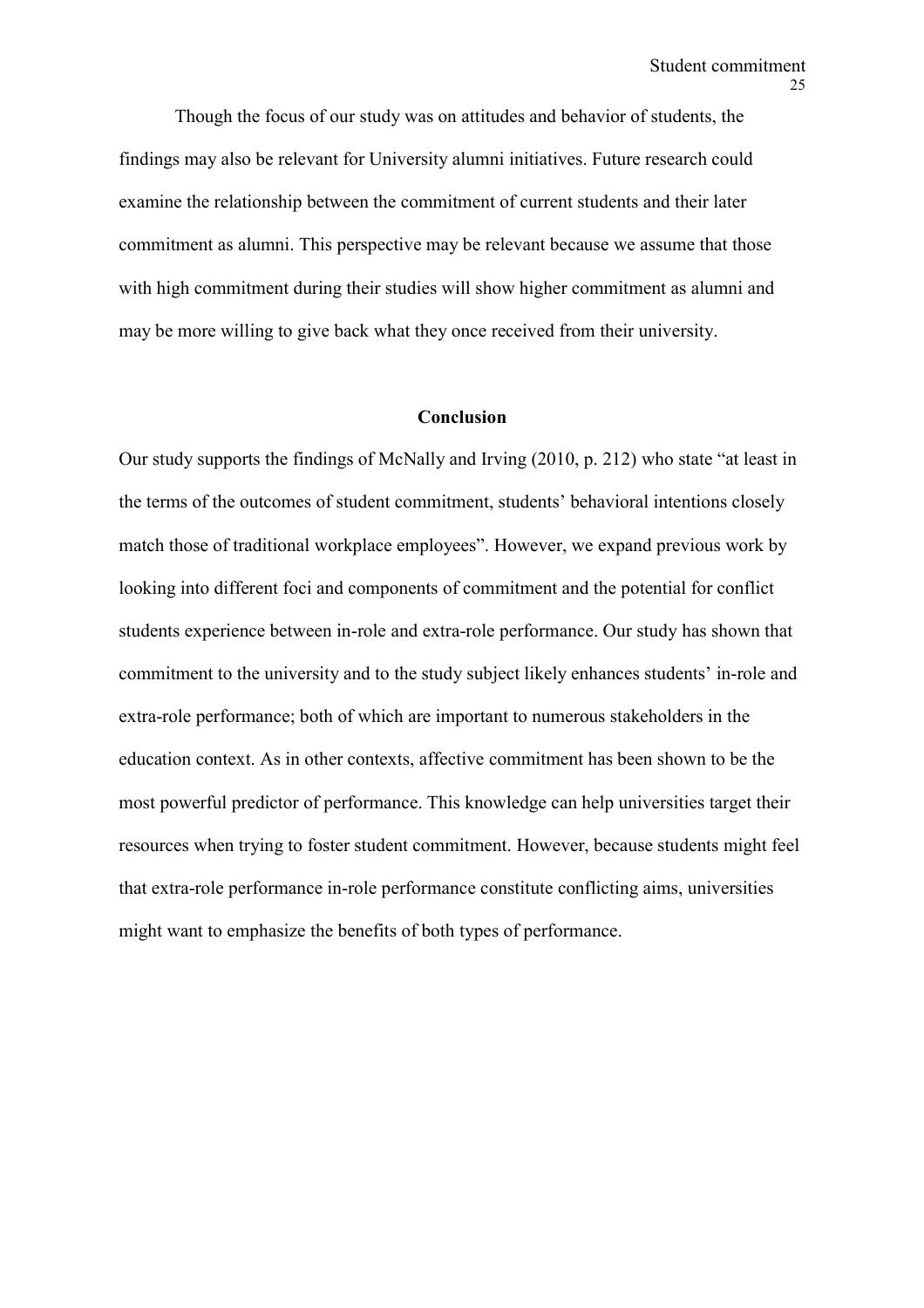# **References**

- Aitken, N. D. (1982). College student performance, satisfaction and retention: Specification and estimation of a structural model. *Journal of Higher Education*, *52*, 32-50.
- Arrington, K. (2000). Middle grades career planning programs. *Journal of Career Development*, *27*, 103-109.
- Bergeron, D. M. (2007). The potential paradox of organizational citizenship behavior: Good citizens at what cost? *Academy of Management Review*. *32*, 1078-1095.
- Betts, J. (2004). Theology, therapy or picket line? What`s the 'good' of reflective practice in management education? *Reflective Practice: International and Multidisciplinary Perspectives, 5*, 239-251.
- Bowers-Brown, T., & Harvey, L. (2004). Are there too many graduates in the UK? A literature review and an analysis of graduate employability. *Industry and Higher Education. August*, 243-254.
- Braxton, J. M., Milem, J. F., & Sullivan, A. S. (2000). The influence of active learning onthe college student departure process. *Journal of Higher Education, 71,* 569-590.
- Cabrera, A. F., Nora, A., & Castaneda, M. B. (1993). College persistence: Structural equations modeling test of an integrated model of student retention. *Journal of Higher Education, 64,* 123-139.
- Chemers, M. M., Hu, L., & Garcia, B. F. (2001). Academic self-efficacy and first-year college student performance and adjustment. *Journal of Educational Psychology*, *93*, 55-64.
- Conway, J. M. (1999). Distinguishing contextual performance from task performance of managerial jobs. *Journal of Applied Psychology*, *84*, 3-13.
- Cooper-Hakim, A., & Viswesvaran, C. (2005). The construct of work commitment: Testing an integrative framework. *Psychological Bulletin, 131,* 241-259.

Felfe, J., Schmook, R., Schyns, B., & Six, B. (2008). Does the form of employment make a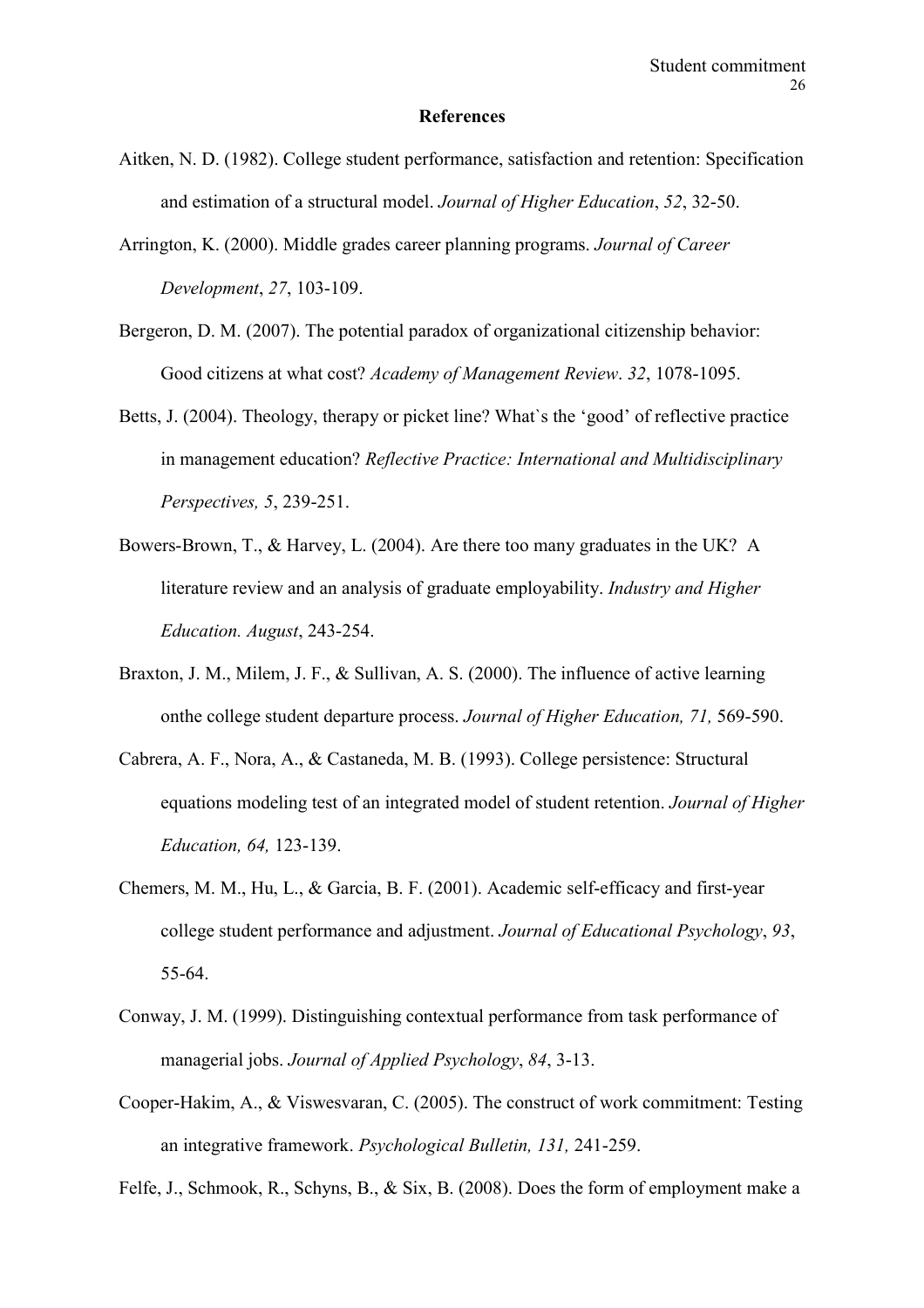difference? - Commitment of traditional, temporary, and self-employed workers. *Journal of Vocational Behavior, 72,* 81-94.

- Hahn, A., & Stöber, J. (1999). Signifikanztest für zwei korrelierte Korrelationen (Significance test for two correlated correlations). available at: http://userpage.fuberlin.de/~ahahn/sigcorr.html.
- Herskovitch, L., & Meyer, J. P. (2002). Commitment to Organizational Change: Extension of a three-component model. *Journal of Applied Psychology*, *87*, 474-387.
- Jackson, D. (2009). Profiling industry-relevant management graduate competencies: The need for a fresh approach. *International Journal of management Education, 8*, 85-98.
- Jaros, S. (1997). An assessment of Meyer and Allen`s (1991) three-component model of organizational commitment and turnover intentions. *Journal of Vocational Behavior., 51*, 319-337.
- Kehm, B. M., & Teichler, U. (2006). Which direction for bachelor and master programmers? A stocktaking of the Bologna process. *Tertiary Education and Management, 12*, 269-282.
- Kirby, D., & Sharpe, D. (2001). Student attrition from Newfoundland and Labrador's public college. *Alberta Journal of Educational Research*, *47*, 353-368.
- Koh, W. L., Steers, R. M., & Terborg, J. R. (1995). The effects of transformational leadership on teacher attitudes and student performance in Singapore. *Journal of Organizational Behavior*, *16*, 319-333.
- Koster, F. (2011). Able, willing, and knowing: the effects of HR practices on commitment and effort in 26 European countries. *International Journal of Human Resource Management , 22,* 2835-2851.
- Kreber, C. (2006). Setting the context: The climate of university teaching and learning. *New Directions for Higher Education, 133*, 5-11.

Le, H., Casillas, A., Robbins, S. B., & Langley, R. (2005). Motivational and skills, social,

**Field Code**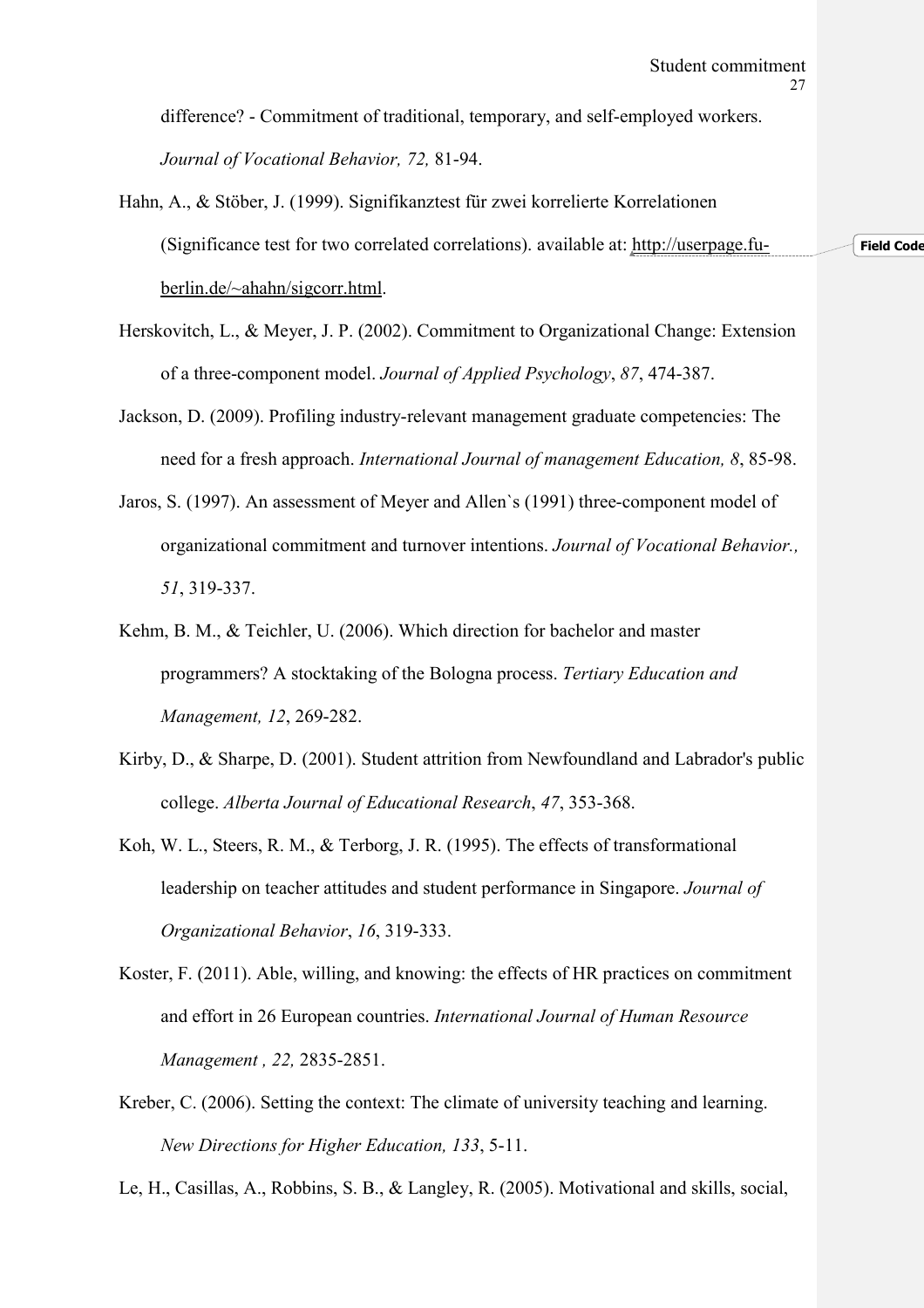and self-management predictors of college outcomes: Constructing the student readiness inventory. *Educational and Psychological Measurement*, *65,* 482-508.

Lee, K., Carsfeld, J. J., & Allen, N. J. (2000). A meta-analytic review of occupational commitment: Relations with person- and work related variables. *Journal of Applied Psychology, 85,* 799-811.

Massingham, P., & Herrington, T. (2006). Does Attendance matter? An Examination of Student Attitudes, Participation, Performance and Attendance. *Journal of University Teaching & Learning Practice*, *3,* 82-103.

- Malette, B. I., & Cabrera, A. F. (1991). Determinants of withdrawal behavior: An exploratory study. *Research in Higher Education*, *32,* 179-194.
- McCowan (2012). Opening spaces for citizenship in higher education: three initiatives in English universities. *Studies in Higher Education, 37*, 51-67.
- McNally, J. J., & Irving, P. G. (2010). The relationship between university student commitment profiles and behavior: Exploring the nature of context effects. *Journal of Leadership & Organizational Studies, 17,* 201-215.
- Meng, X.-L., Rosenthal, R., & Rubin, D. B. (1992). Comparing correlated correlation coefficients. *Psychological Bulletin*, *111*, 172-175.
- Meyer, J. P., & Allen, N. J. (1991). A three-component conceptualization or organizational commitment. *Human Resource Management Review*, *1*, 61-89.
- Meyer, J. P. & Allen, N. J. (1997). *Commitment in the Workplace: Theory, Research and Application.* Thousand Oaks, CA: Sage.
- Meyer, J. P., Allen, N. J., & Smith, C. A. (1993). Commitment to organizations and occupations: extension and test of a three-component conceptualization. *Journal of Applied Psychology*, *78*, 538-551.
- Meyer, J. P., & Herscovitch, L. (2001). Commitment in the workplace. Toward a general model. *Human Resource Management Review*, *11*, 299-326.

**Field Code**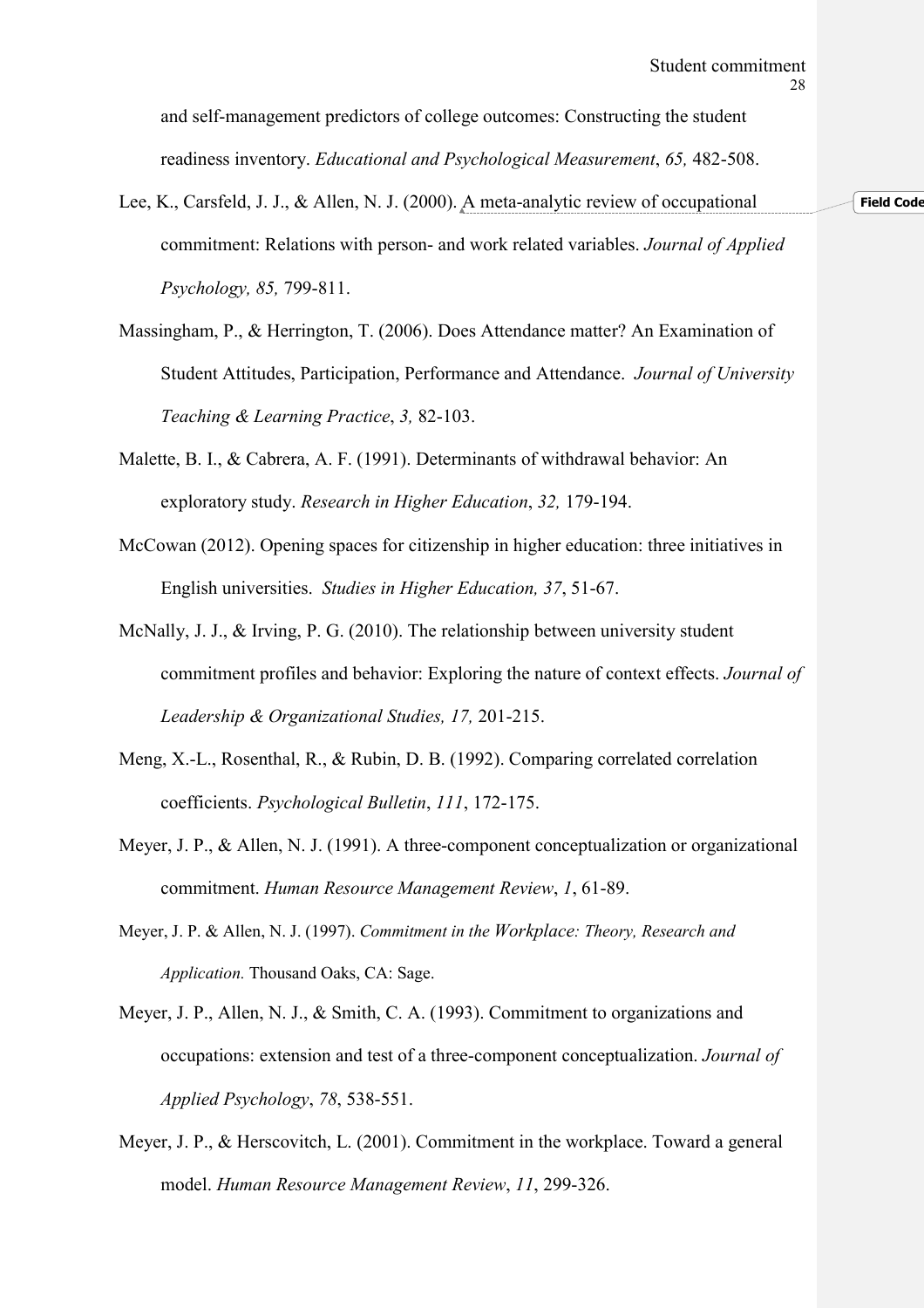- Meyer, J. P., Stanley, D. J., Herscovitch, L., & Topolnytsky, L. (2002). Affective, continuance, and normative commitment to the organization: A meta-analysis of antecedents, correlates and consequences. *Journal of Vocational Behavior, 61*, 20-52.
- Moreau, M.P, & Leathwood, C. (2006). Graduates` employment and the discourse of employability: a critical analysis. *Journal of Education and Work, 19*, 305-24.
- Munck, R. (2010). Civic engagement and global citizenship in a university context. *Arts and Humanities in Higher Education. 9, 31*-41.
- Ng, T.W.H., & Feldman, D. (2009). How broadly does education contribute to job performance? *Personnel Psychology, 62*, 89-134.
- Nora, A., & Cabrera, A. F. (1993). The construct validity of institutional commitment: A confirmatory factor analysis. *Research in Higher Education, 34,* 243-262.
- Organ, D. W. (1988). *Organizational Citizenship Behaviour*. Lexington, MA: Lexington Press.
- Organ, D. W. & Ryan, K. (1995). A meta-analytic review of attitudinal and dispositional predictors of organizational citizenship behavior. *Personnel Psychology, 48,* 775- 802.
- Organ, D. W., Podsakoff, P. M., & MacKenzie, S. B. (2005). *Organizational Citizenship Behavior: Its nature, antecedents, and consequences.* Thousand Oaks: Sage.
- Podsakoff, P. M., Ahearne, M., & MacKenzie, S. B. (1997). Organizational citizenship behavior and the quantity and quality of work group performance. *Journal of Applied Psychology, 82,* 262–270.
- Rickinson, B., & Rutherford, D. (1995). Increasing undergraduate student retention rates. *British Journal of Guidance and Counseling*, *23*, 161-172.
- Riketta, M., & van Dick, R. (2005). Foci of attachment in organizations: A meta-analytic comparison of the strength and correlates of workgroup versus organizational identification and commitment. *Journal of Vocational Behavior, 67,* 490-510. **Field Code Field Code Field Code**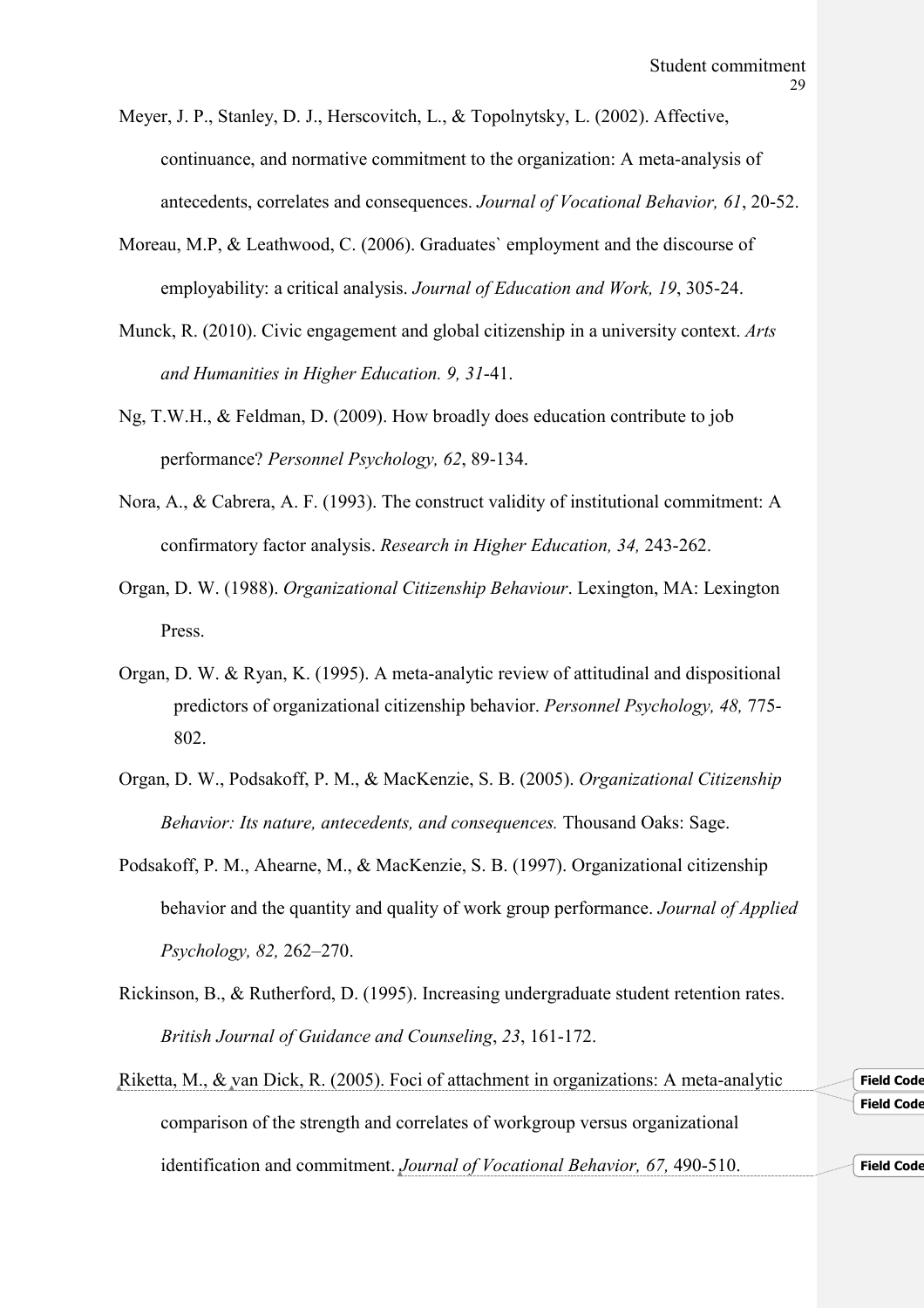- Ryland, E. B., Riordan, R. J., & Brack, G. (1994). Selected characteristics of high-risk students and their enrollment persistence. *Journal of College Student Development*, *35*, 54-58.
- Sanchez, R. J., Bauer, T. N., & Paronto, M. E. (2006). Peer mentoring freshmen: Implications for satisfaction, commitment, and retention to graduation. *Academy of Management Learning & Education, 5,* 25-37.
- Schmitt, N., Oswald, F. L., Friede, A., Imus, A., & Merritt, S. (2008). Perceived fit with an academic environment: Attitudinal and behavioral outcomes. *Journal of Vocational Behavior, 72,* 317-335.
- Stiwne, E. E., & Jungert, T. (2010). Engineering students` experiences of transition from study to work*. Journal of Education and Work*, *23*, 417-437.
- Strauss, L.C., & Volkwein, J.F. (2002). Comparing student performance and growth in a 2 and 4- year institutions. *Research in Higher Education, 43,* 133-161.
- Strauss, L.C., & Volkwein, J.F. (2004). Predictors of student commitment at two-year and four-year institutions. *Journal of Higher Education*, *75*, 203-227.

Times Higher Education. (2010). Helicopter parents should buzz off, says survey.http://www.timeshighereducation.co.uk/story.asp?sectioncode=26&storycode= 409934&c2 (Accessed  $19<sup>th</sup>$  January 2010). **Field Code**

- Tinto, V. (1987). *Leaving college: Rethinking the causes and cures of student attrition*. Chicago: University of Chicago Press.
- Tomlinson, M. (2008). 'The degree is not enough': Students' perceptions of the role of higher education credentials for graduate work and employability. *British Journal of Sociology of Education, 29*, 49-61.
- Tymon, A. (2011). The student perspective on employability, *Studies in Higher Education*, doi 10.1080/03075079.2011.604408.